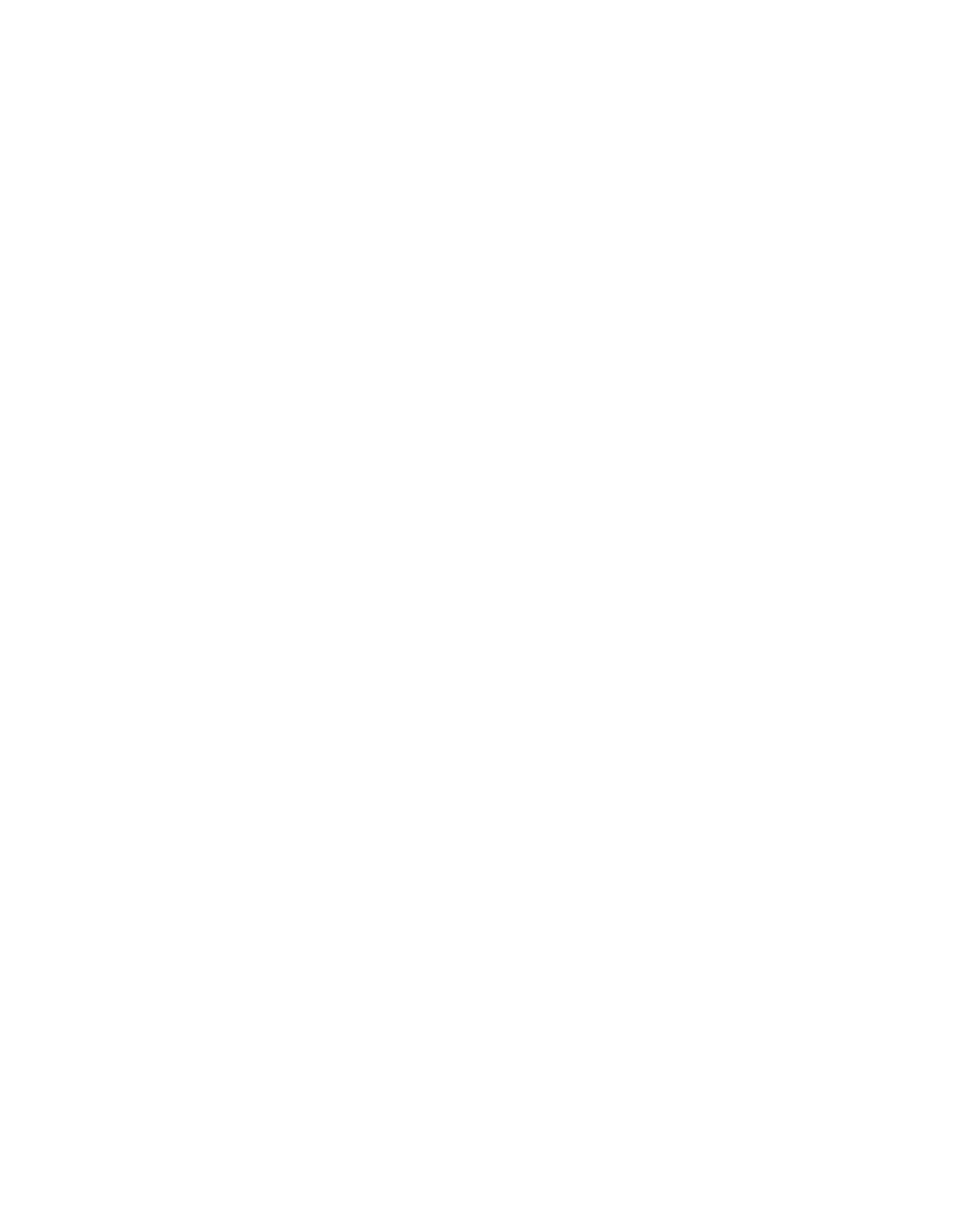## **Table of Contents**

| 1.0 |                                 |  |  |
|-----|---------------------------------|--|--|
|     | 1.1<br>1.2<br>1.3               |  |  |
| 2.0 |                                 |  |  |
|     | 2.1<br>2.2                      |  |  |
| 3.0 |                                 |  |  |
|     | 31<br>3.2                       |  |  |
| 4.0 |                                 |  |  |
|     | 4.1<br>4.2<br>4.3<br>4.4<br>4.5 |  |  |
| 5.0 |                                 |  |  |

## **List of Appendices**

Appendix A – Scoping Outreach Materials Notice of Intent Revised Notice Project Mailing List Newsletter #1 Newspaper Advertisement Press Release Electronic/Online Announcements Flyer for Community Posting

### Appendix B – Public Scoping Meeting Materials Scoping PowerPoint Presentation Maps

Sign-in Sheets Sample Comment Form

Appendix C – Comment Analysis Report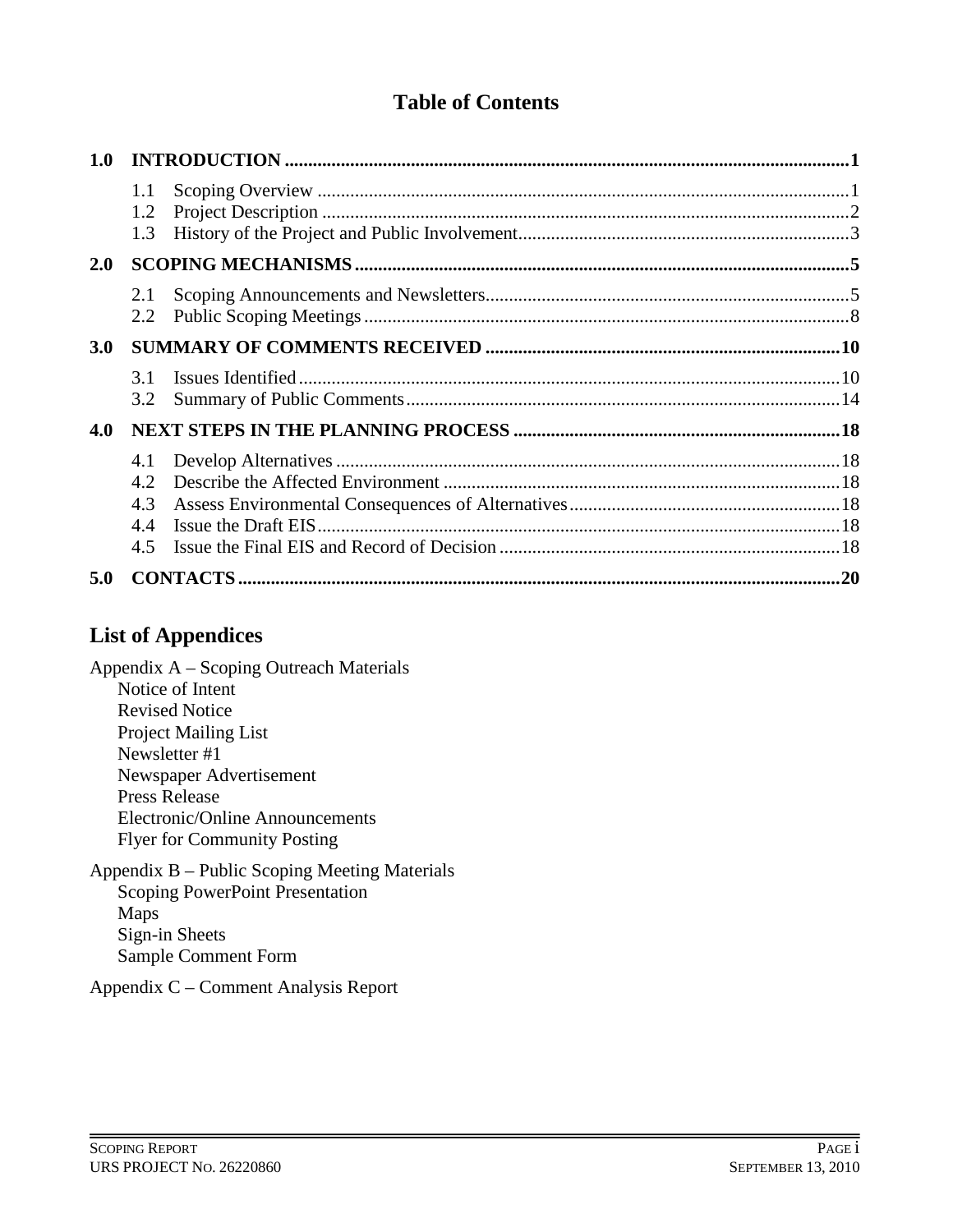## **List of Acronyms**

| Act           | Omnibus Public Lands Management Act of 2009     |
|---------------|-------------------------------------------------|
| <b>ANILCA</b> | Alaska National Interest Lands Conservation Act |
| <b>EIS</b>    | <b>Environmental Impact Statement</b>           |
| <b>NEPA</b>   | National Environmental Policy Act               |
| Service       | U.S. Fish and Wildlife Service                  |
| <b>SOCs</b>   | <b>Statements of Concern</b>                    |
| Tribe         | Agdaagux Tribe of King Cove                     |
|               |                                                 |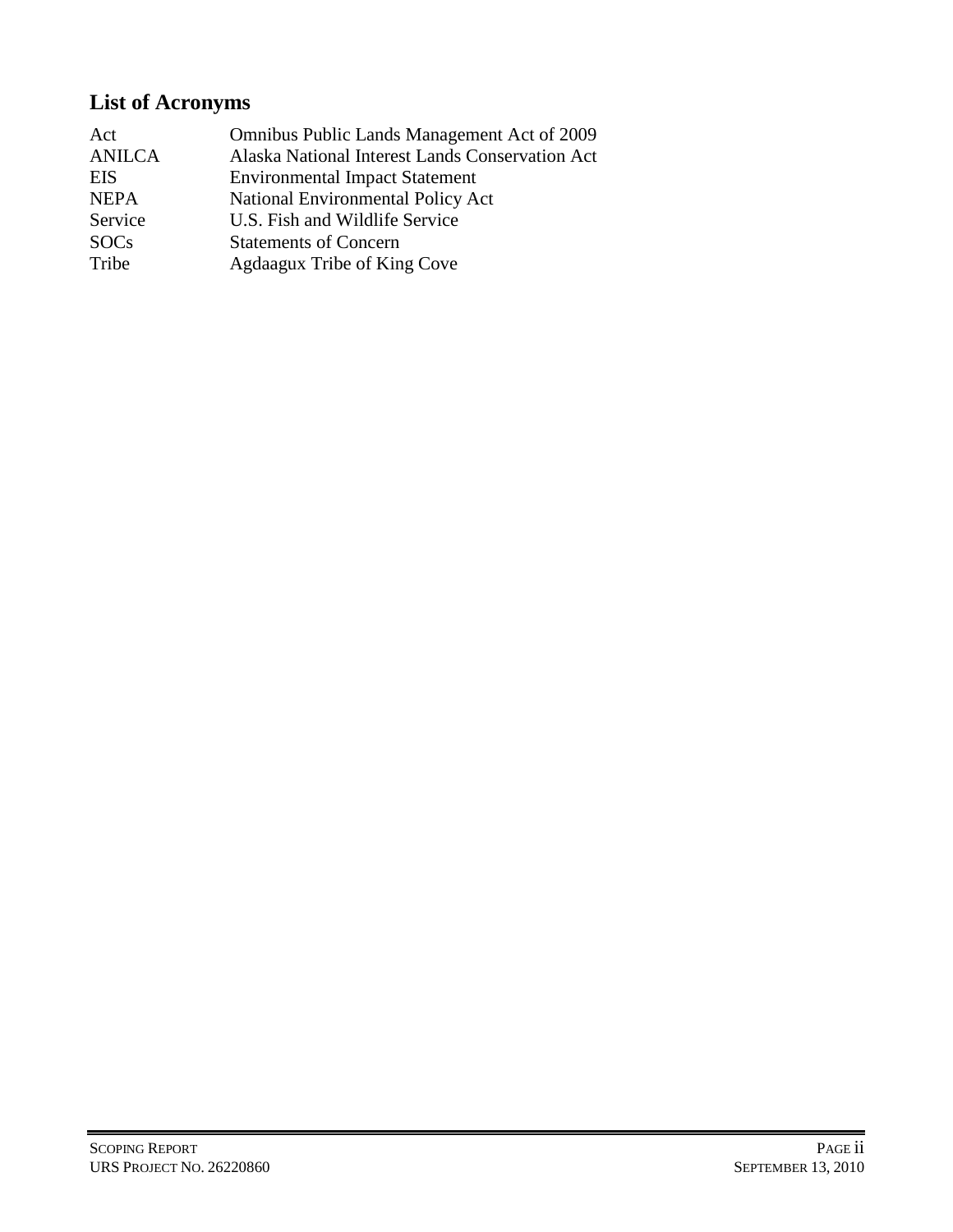## <span id="page-4-0"></span>**1.0 Introduction**

The U.S. Fish and Wildlife Service (Service) is the lead federal agency preparing an environmental impact statement (EIS) for a proposed land exchange and the potential construction and operation of a road between the communities of King Cove and Cold Bay, Alaska. Lands owned by the State of Alaska and lands owned by the King Cove Corporation would be exchanged for federal lands within the Izembek Wilderness, Izembek National Wildlife Refuge, and lands within the Alaska Maritime National Wildlife Refuge on Sitkinak Island. Refer to Section 1.2 for a more detailed description of the proposed project.

Cooperating Agencies for the project include:

- U.S. Army Corps of Engineers
- Alaska Department of Natural Resources, coordinating for the State of Alaska agencies
- Agdaagux Tribe of King Cove (Tribe)
- Alaska Migratory Bird Co-Management Council
- Aleutians East Borough
- City of King Cove
- King Cove Corporation.

In addition, the Western Federal Lands Highway Program of the Federal Highway Administration may also become a cooperating agency for the project.

The Service published a Notice of Intent in the Federal Register on August 6, 2009 to announce the preparation of an EIS. A Revised Notice was published on February 24, 2010 to announce the public scoping meeting dates, inviting suggestions on the scope of issues to be addressed in this EIS along with dates, times, and locations of upcoming public meetings. A project newsletter was sent by the Service in January 2010 to the project mailing list that explained the National Environmental Policy Act (NEPA) and the EIS process and how to participate in the project.

The Service has completed the formal scoping process; the scoping period closed on April 30, 2010. Comments received through May 21, 2010 are summarized and presented in this document. Comments received later will be considered during the development of the EIS, but are not part of this report. This document is a public record of the scoping activities conducted for the Izembek National Wildlife Refuge Land Exchange/Road Corridor EIS.

A series of appendices compile the supporting materials for the summaries provided in this report. Materials regarding public notice and outreach, meeting materials, and the Comment Analysis Report are provided in the appendices.

#### <span id="page-4-1"></span>1.1 **Scoping Overview**

The Service hosted scoping meetings in Washington, DC; Anchorage, Cold Bay, False Pass, King Cove, Nelson Lagoon and Sand Point, Alaska during March and April, 2010. Details on the locations and times can be found in Table 1 and a link to the scoping meeting transcripts and notes can be found on the project website:<http://izembek.fws.gov/eis.htm>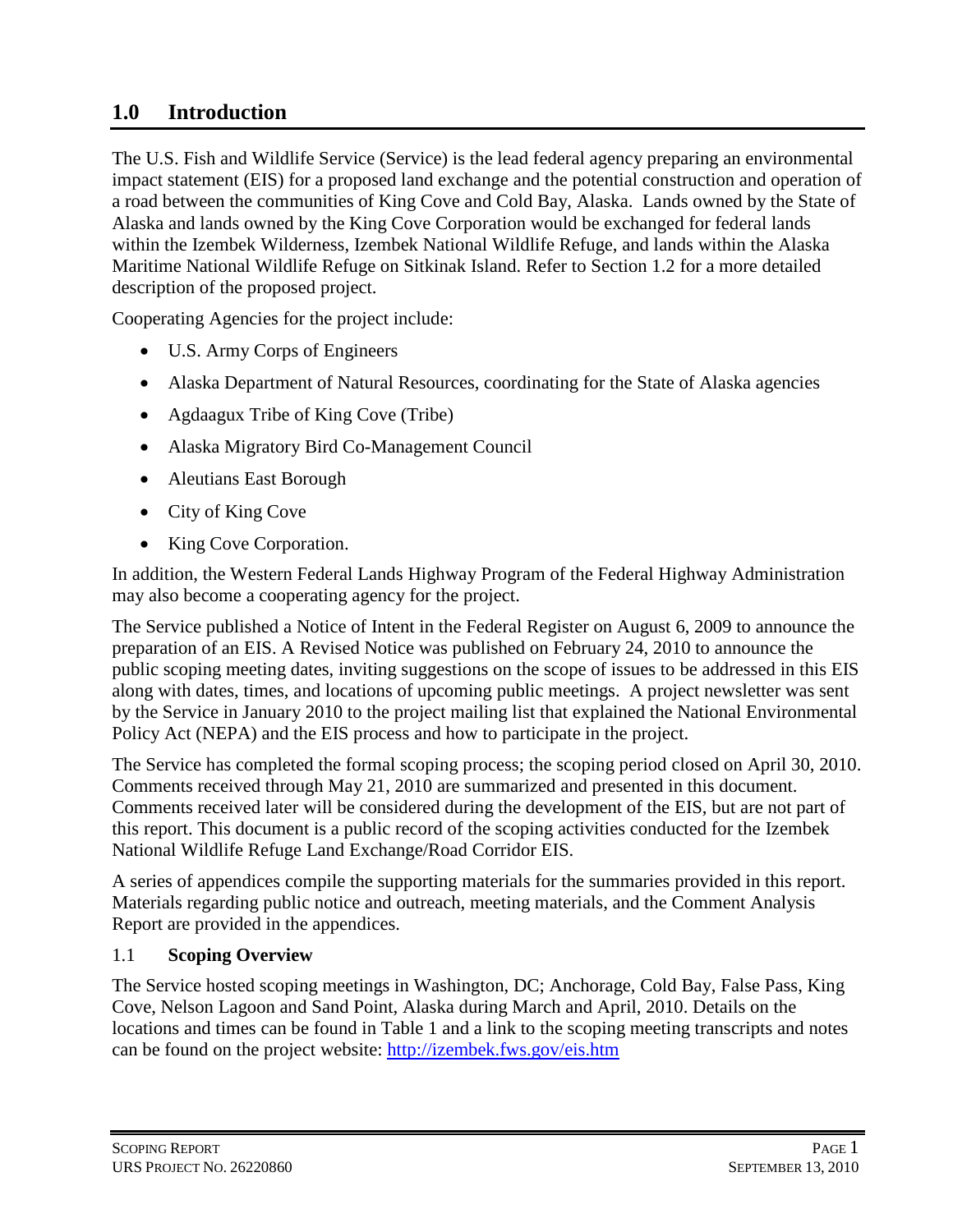| Location              | Date           | Time & Place                                |
|-----------------------|----------------|---------------------------------------------|
| Anchorage, Alaska     | March 4, 2010  | 5 pm Wilda Marston Theatre, Loussac Library |
| Washington, DC        | March 11, 2010 | 1 pm Sydney R. Yates Auditorium             |
| Sand Point, Alaska    | April 26, 2010 | 4 pm City Chamber Room                      |
| Cold Bay, Alaska      | April 27, 2010 | 7 pm Cold Bay Community Center              |
| Nelson Lagoon, Alaska | April 28, 2010 | 1 pm Nelson Lagoon Community Center         |
| False Pass, Alaska    | April 28, 2010 | 3 pm False Pass Community Center            |
| King Cove, Alaska     | April 29, 2010 | 3 pm King Cove Multi-purpose Building       |

#### <span id="page-5-0"></span>1.2 **Project Description**

In response to direction provided in the Omnibus Public Land Management Act of 2009 (the Act), an EIS is being developed for a proposed land exchange "for the purpose of constructing a single lane gravel road between the communities of King Cove and Cold Bay, Alaska." The Act further states the road "shall be used primarily for health and safety purposes (including access to and from the cold Bay Airport)" and the road would be used for noncommercial purposes (with the exception of taxis and public transportation.)

In accord with the provisions of the Act, the Service proposes to exchange:

- approximately 206 acres within the Izembek Wilderness and Izembek National Wildlife Refuge and
- approximately 1,600 acres of Federal land within the Alaska Maritime National Wildlife Refuge on Sitkinak Island.

These approximately 1,806 acres of land would be removed from Federal ownership and the title vested in the State of Alaska. In return, the Service would receive approximately 43,000 acres of lands owned by the State of Alaska and approximately 13,000 acres owned by the King Cove Corporation. If the land exchange is approved, an estimated 43,000 acres of land that is transferred to the Service would become wilderness.

In addition, the land exchange would require King Cove Corporation to relinquish land selections totaling about 5,430 acres in the Izembek NWR in the vicinity of the northeast corner of Cold Bay. Thus, King Cove Corporation would forego approximately 18,430 acres of land currently owned and valid selections in return for the single lane gravel road on lands that would be owned by the state.

In accord with Section 6402(b)(2)(B) of the Act, the EIS will analyze the impacts of the proposed land exchange and the potential construction and operation of a single lane gravel road between the communities of King Cove and Cold Bay, Alaska. A specific road corridor and a reasonable range of alternatives will be identified for analysis. As identified in the Act, the State of Alaska, Aleutians East Borough, City of King Cove, and the Tribe, and the Alaska Migratory Bird Co-Management Council would be involved in the identification of the proposed road corridor. In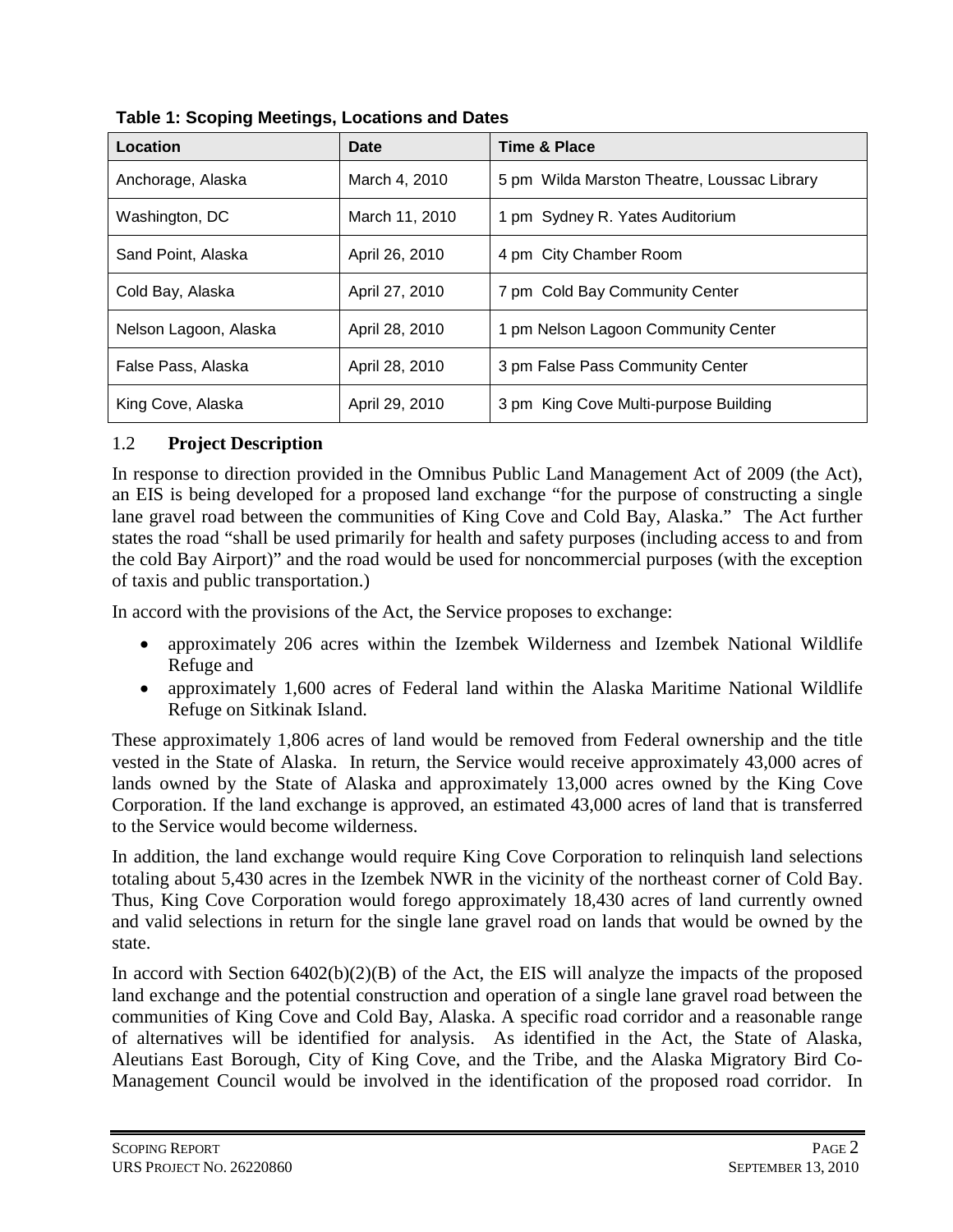addition, federal agencies with permitting jurisdiction would be involved in the identification of the road corridor to be evaluated and the range of alternatives. The U.S. Army Corps of Engineers is a Cooperating Agency. The Western Federal Lands Highway Division of Federal Highway Administration is considering becoming a Cooperating Agency.

Two Notices of Intent were published in the *Federal Register*; one notice was published in August 2009 to announce the preparation of the EIS and a revised notice was published in February 2010 to announce the public scoping meetings. The Service has completed the formal scoping process.

The EIS will include a technical study to address preliminary conceptual engineering for the proposed road corridor. Preliminary design features to be considered in the EIS will be evaluated by the Service and Cooperating Agencies in accord with the provisions of the Act and the respective regulatory authorities of the Cooperating Agencies. The EIS will include a functional values assessment of the entire land exchange – providing a comparison of ecological integrity or values of the separate parcels. Additional design and environmental features will be developed as additional phases of the project are initiated by the permit applicant(s).

Preliminary alternatives that have been identified to date are:

Alternative  $A - No$  Action. No land exchange or new road construction would take place. An estimated 56,000 acres of state and King Cove Corporation land would not be added to the Izembek NWR. No lands would be removed from Federal ownership. The estimated 5,430 acres of valid King Cove Corporation selections within the Izembek Wilderness could be transferred to King Cove Corporation ownership. Existing conditions would be maintained.

Alternative B **–** Proposed Action. As outlined in the Act, the land exchange would take place for the purpose of constructing and operating a single land gravel road between the communities of King Cove and Cold Bay, Alaska.

Additional alternatives will be considered, based on scoping comments, the regulatory requirements of the federal agencies with permitting jurisdiction, and input from the Cooperating Agencies.

The EIS will identify and disclose direct, indirect, and cumulative impacts for all resource issues by alternative, including access to and use of subsistence resources and other scoping issues selected for detailed evaluation. The proposed land exchange involving lands within Alaska Maritime, Alaska Peninsula, and Izembek National Wildlife Refuges will be evaluated as will the construction and operation of the specific road corridor through the Izembek Wilderness within Izembek National Wildlife Refuge and any subsequent alternatives based on information from the Cooperating Agencies, stakeholders, and public comments.

#### <span id="page-6-0"></span>1.3 **History of the Project and Public Involvement**

The cities of King Cove and Cold Bay are located at the western end of the Alaska Peninsula, approximately 625 miles southwest of Anchorage. Both are located on the Pacific Ocean side of the peninsula. The Cold Bay Airport has one of the longest civilian runways in Alaska at 10,415 feet, and the only crosswind runway in the region. The King Cove Airport has a 3,500 foot gravel runway and is restricted to small aircraft operating under visual flight rules. Residents of King Cove feel that safe and reliable access to the Cold Bay Airport is essential.

In 1999, Congress passed the King Cove Health and Safety Act (Section 353) of the Omnibus Consolidated and Emergency Supplemental Appropriations Act (Public Law 105-277) which provided the Aleutians East Borough with funds to construct a year-round marine-road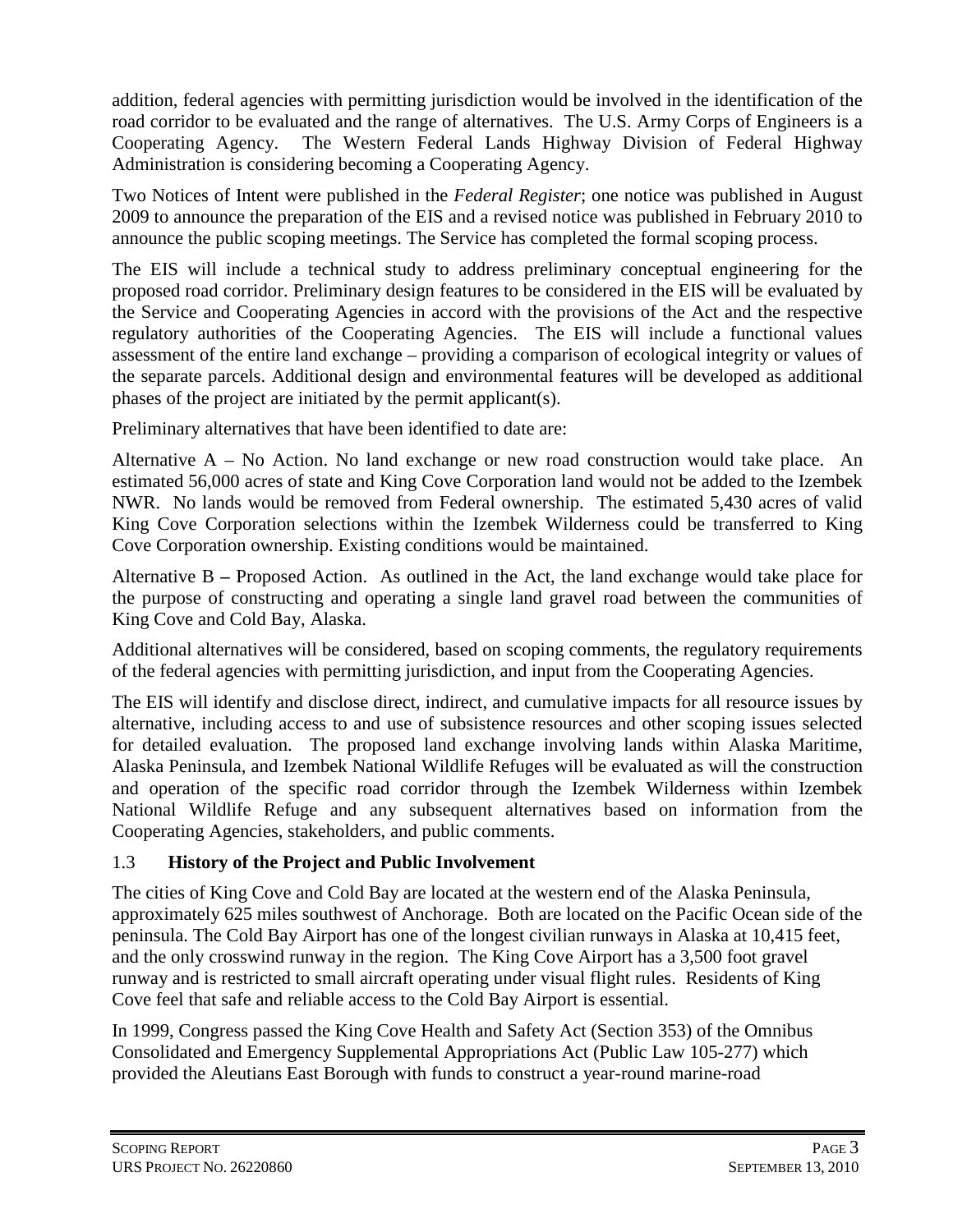transportation system between the cities of King Cove and Cold Bay, Alaska. This King Cove Health and Safety Act also appropriated funding for improvements to the King Cove medical clinic and airport. The U.S. Army Corps of Engineers was the lead federal agency, and the Service was a cooperating agency in this effort. The two agencies determined that an EIS was required for the King Cove Access Project. A road corridor through Izembek Wilderness and Izembek National Wildlife Refuge was discussed and analyzed, but was included in the 2003 EIS for comparison purposes only due to a legislative mandate that authorized a marine transportation system.

The Notice of Availability of the Draft EIS was published in the *Federal Register* on August 8, 2003 that examined six alternatives for access between King Cove and Cold Bay, Alaska. An alternative was selected that provided a hovercraft connection between the two communities. Approximately 11,800 people provided electronic comments during scoping; they were notified by email that the Draft EIS and Appendices were available on the project website.

The U.S. Army Corps of Engineers provided formal written notice to 310 local, state, federal and Native entities, conservation and business organizations, news media, and individuals. Approximately 200 copies of the Draft EIS in hard copy and electronic format were distributed. Approximately 6,343 organizations and individuals provided comments on the Draft EIS by the close of the comment period on September 23, 2003. Approximately 96 percent of all submissions were form letters. Public hearings were held in Cold Bay, King Cove, and Anchorage.

Resulting from the 2003 EIS, the Aleutians East Borough has operated a commercial hovercraft service between the communities of King Cove and Cold Bay since August 2006. Due to high operating costs, the hovercraft schedule has been limited to three days per week, rather than the original intent of daily service.

As previously stated, in 2009 Congress directed the Secretary of the Interior to prepare an EIS that includes an analysis of a proposed land exchange with the Service, the State of Alaska and the King Cove Corporation "for the purpose of constructing a single lane gravel road between the communities of King Cove and Cold Bay, Alaska." The Act further states the road "shall be used primarily for health and safety purposes (including access to and from the Cold Bay Airport)" and the road would be used for noncommercial purposes (with the exception of taxis and public transportation.). As a condition of the land exchange, the Secretary of the Interior must determine that the land exchange and the road corridor are in the public interest.

The Service published a notice in the *Federal Register* on August 6, 2009, inviting suggestions on the scope of issues to be addressed in this EIS. A project newsletter was sent by the Service in January 2010 to the project mailing list that explained the NEPA process and how to get involved. The Notice of Intent was published on February 24, 2010 announcing the scoping period end date (May 1, 2010), along with dates, times, and locations of upcoming public meetings. Scoping meetings were held in Anchorage, Washington DC, Cold Bay, False Pass, King Cove, Nelson Lagoon and Sand Point during March and April, 2010.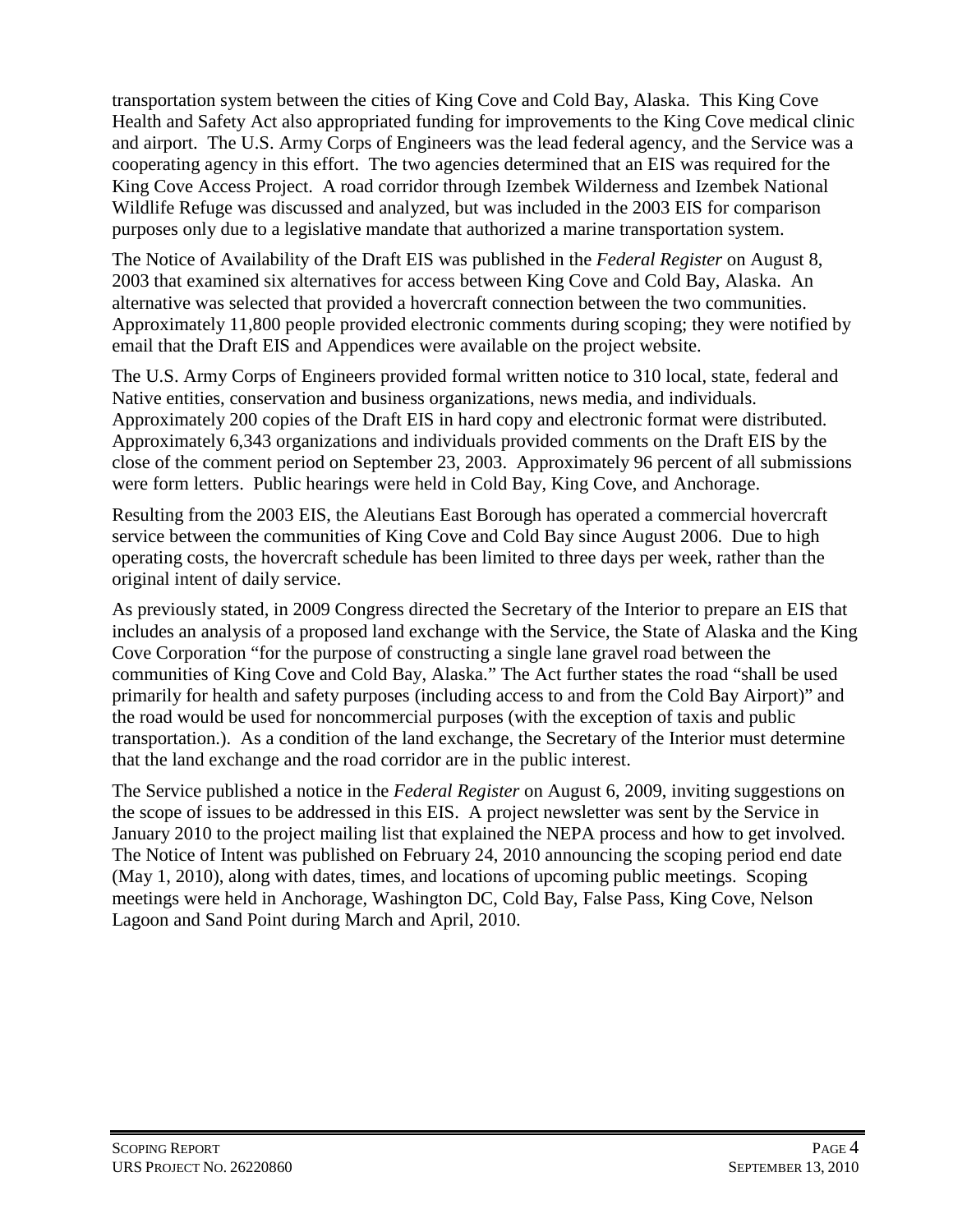## <span id="page-8-0"></span>**2.0 Scoping Mechanisms**

The following section describes the mechanisms used to solicit and capture public comment in accordance to Council on Environmental Quality guidance (40 CFR 1501.7).

#### <span id="page-8-1"></span>2.1 **Scoping Announcements and Newsletters**

#### General Public Notification

As described in Section 1.1, the Service published the Notice of Intent in the *Federal Register* on August 6, 2009 and a Revised Notice on February 24, 2010 to announce the public scoping meeting dates and invite comment about issues to be addressed in this EIS. Both can be found in Appendix A.

Several public notification techniques were used to notify the public of the proposed EIS project and scheduled public meetings in order to solicit public comment. Advertisements placed in the *Anchorage Daily News* ran February 27–March 4, 2010; for a copy of the advertisement, see Appendix A. An announcement for the Anchorage scoping meeting was broadcast on KSKA public radio. The Service also distributed public notices via press release, email, website, flyers, and the newsletter; samples of the notices are available in Appendix A.

In addition to the notifications provided by the Service, cooperating agencies and individuals posted notifications of the scoping meetings and EIS process. The Service provided a scoping announcement to cooperating agencies for website posting, which was adapted by the Aleutians East Borough and the communities. In addition, the Aleutians East Borough provided verbal notifications and postings in the affected communities of the borough. Private individuals also have posted information about the project, such as [http://izembekeis.info](http://izembekeis.info/) (Appendix A). Nongovernmental organizations were also active in notifying constituents of the project and the EIS process.

#### Agency Coordination and Consultation

The Service began an informal consultation process to assist and promote coordination with cooperating agencies and regulatory or permitting agencies. These agencies include:

- Federal Highway Administration (Western Federal Lands)
- U.S. Army Corps of Engineers
- State of Alaska
	- Alaska Department of Fish and Game
	- Alaska Department of Natural Resources
	- Alaska Department of Environmental Conservation
	- Alaska Department of Transportation and Public Facilities
- Aleutians East Borough Coastal Zone Management Consistency Determination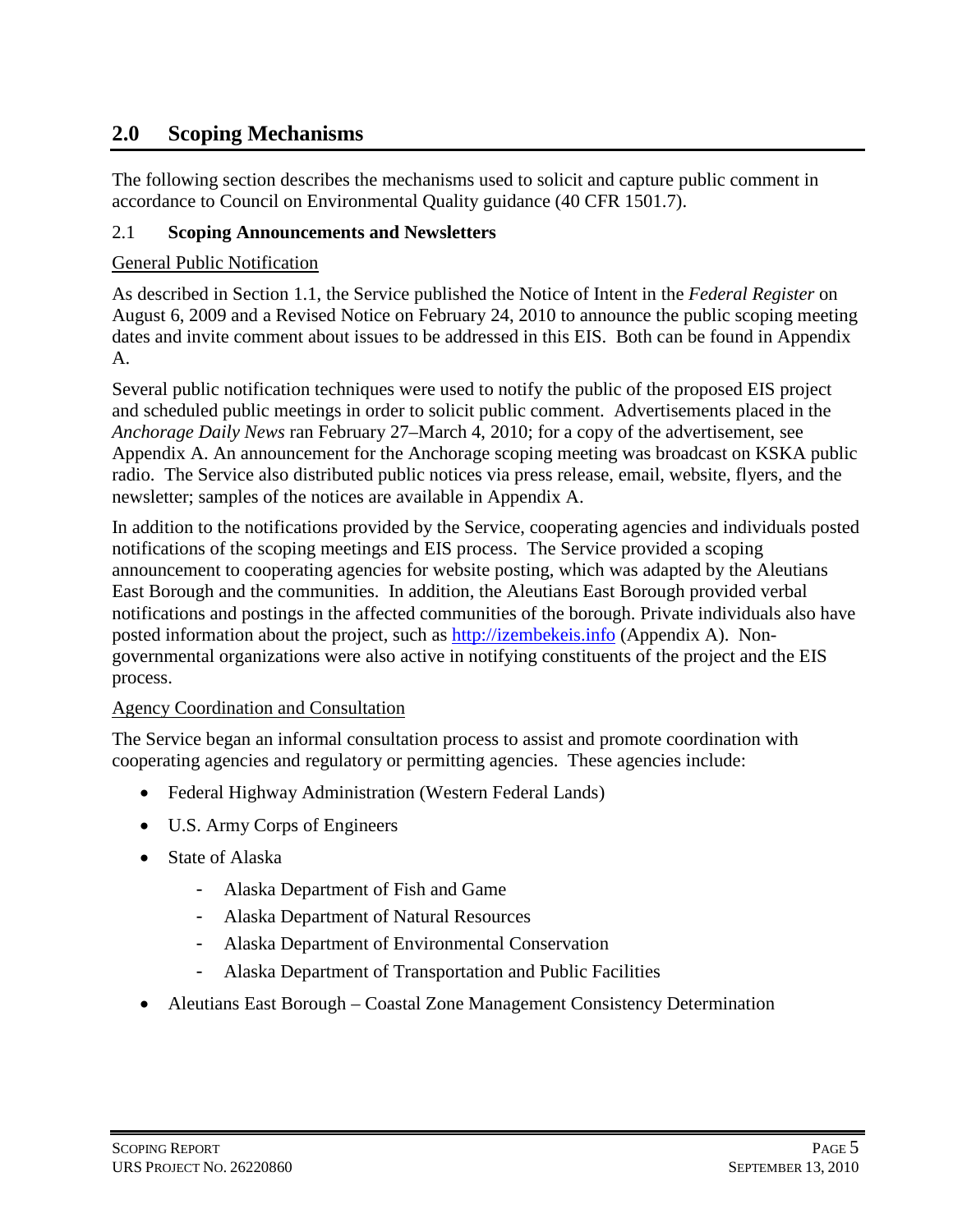Formal consultation is being initiated with agencies having jurisdiction within the project study area regarding resources potentially affected. Preliminary consultation strategy letters were sent to these agencies to initiate that process. These agencies include:

- National Oceanic and Atmospheric Administration, National Marine Fisheries Service (Section 7 Endangered Species and Essential Fish Habitat)
- U.S. Fish and Wildlife Service (Section 7 Endangered Species )
- State Historic Preservation Office (Section 106, National Historic Preservation Act)

#### Alaska Native Tribal Government Notification and Consultation

In compliance with Executive Order 13175, Consultation and Coordination with Indian Tribal Governments, the Service initiated government-to-government consultation with twelve potentially affected Federally Recognized Tribes (Table 2). On March 2, 2010, the Agdaagux Tribe of King Cove indicated that President Etta Kuzakin and Della Trumble are representatives for the tribe during the EIS process.

Letters were sent to the Federally Recognized Tribes on June 16, 2010 stating that public scoping recently occurred and the Service would be glad to conduct separate meetings to explain the proposal and hear their thoughts. The letters asked if the tribes had any thoughts on the topics of cultural, traditional, or religious sites that could be affected; any known graves or archaeological sites in the project area; any formal tribal positions on the proposal; any information on fish and wildlife that may be affected and any other input the tribe would like to contribute. One Tribal consultation meeting was held on August 25, 2010 with representatives from the Agdaagux Tribe of King Cove and the Native Village of Belkofski. In addition, President Etta Kuzakin and Della Trumble from the Agdaagux Tribe of King Cove and President Simeon Kuzakin from the Native Village of Belkofski provided oral comments at the King Cove public scoping meeting.

| Etta Kuzakin, President and<br>Della Trumble | Agdaagux Tribe of King Cove     |
|----------------------------------------------|---------------------------------|
| Simeon Kuzakin, President                    | Native Village of Belkofski     |
| Roy Atchak, President                        | Chevak Native Village           |
| Ruth Hoblet, President                       | Native Village of False Pass    |
| David Bunyan, President                      | Native Village of Hooper Bay    |
| Paul Gundersen, President                    | Native Village of Nelson Lagoon |
| Moses Carl, President                        | Newtok Village                  |
| Frank Napoleon, President                    | Native Village of Paimiut       |
| Amber Karlsen, President                     | Pauloff Harbor Village          |
|                                              |                                 |

| Table 2: List of Federally Recognized Tribes Engaged in the |
|-------------------------------------------------------------|
| <b>Government to Government Consultation Process</b>        |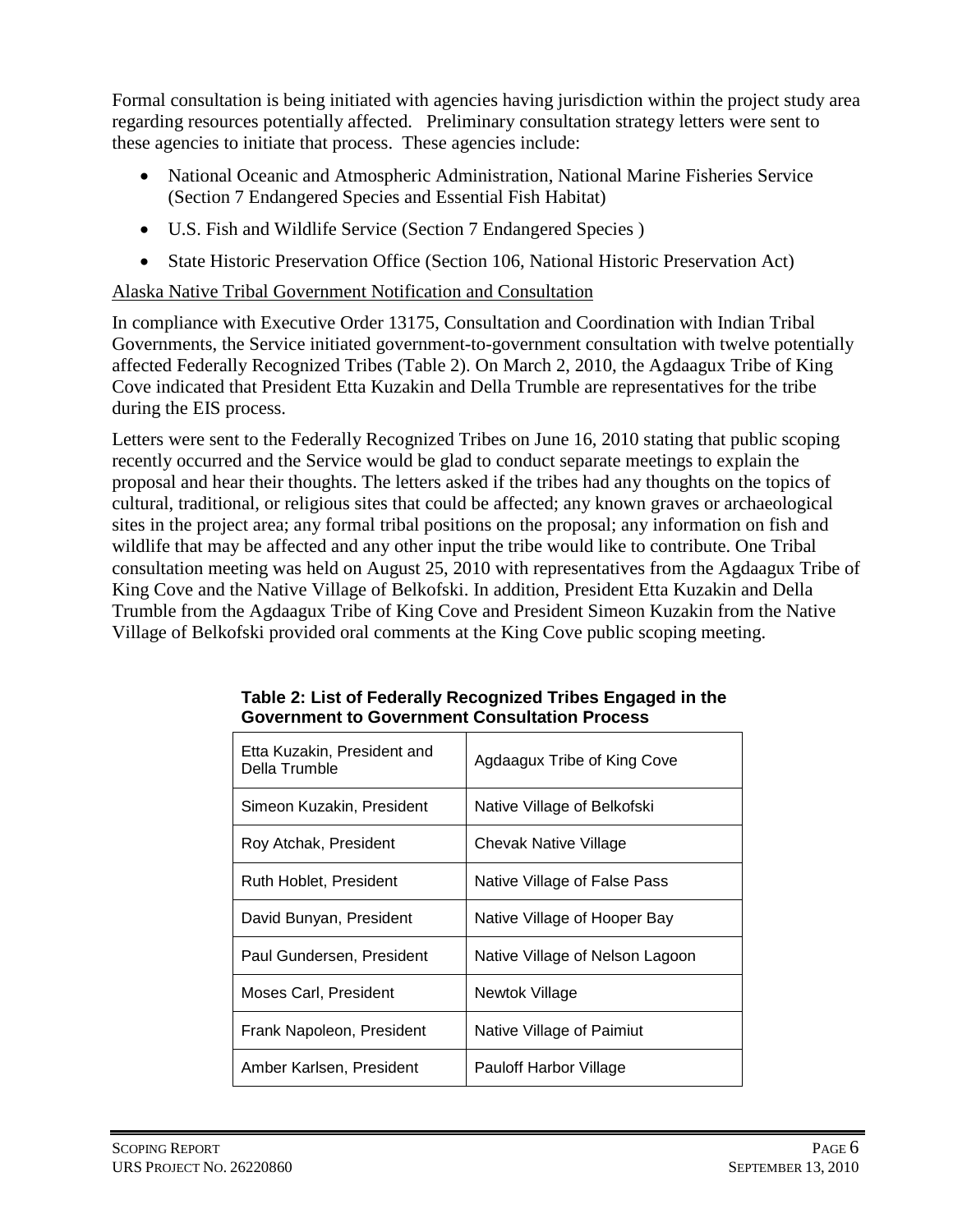| Frank Aguchak, President   | Native Village of Scammon Bay                   |
|----------------------------|-------------------------------------------------|
| David Osterback, President | Qagan Tayagungin Tribe of Sand<br>Point Village |
| John Foster, President     | Native Village of Unga                          |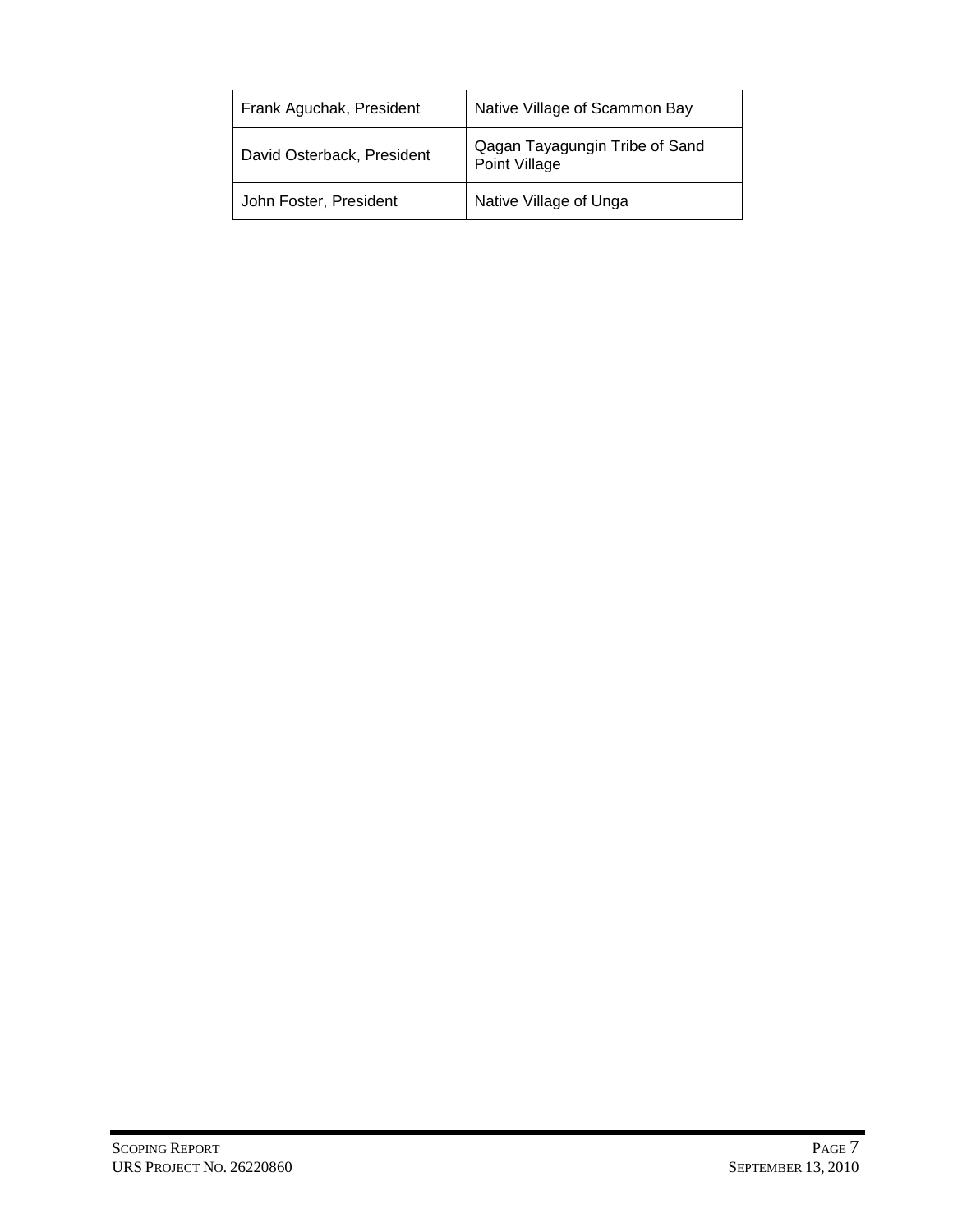#### Newsletters

The first project newsletter was mailed in January 2010 providing a basic introduction to the project, schedule, and opportunities to comment during scoping. The newsletters were sent to the mailing list including individuals, agencies, businesses, interest groups and elected and appointed officials. The newsletter provided notification of the scoping meetings and opportunities for public participation. The project website address was included in the newsletter, which had a link for scoping comment submissions.

#### Project Website

The project website ( [http://izembek.fws.gov/eis.htm\)](http://izembek.fws.gov/eis.htm) was launched in January 2010. It includes project information, such as *Federal Register* notices, the scoping meeting presentation, scoping meeting transcripts and notes, newsletters, fact sheets, and press releases. The website includes a mailing address for submitting comments, [izembek\\_eis@fws.gov;](mailto:izembek_eis@fws.gov) many scoping comments were submitted electronically. Project documents, as they are developed, will continue to be posted on the website as the project progresses.

#### <span id="page-11-0"></span>2.2 **Public Scoping Meetings**

Seven public scoping meetings were conducted in March and April 2010 with the dates and locations detailed in Table 1. The scoping meeting format and the information presented was the same at each public meeting.

During the open house session, attendees had the opportunity to view maps that displayed project information and were able to ask questions of the project team. During the presentation portion of the meeting, a PowerPoint presentation was given that included an introduction to the Act, an introduction to the NEPA process and schedule, a description of the proposed land exchange, list of the cooperating agencies, and background on Izembek Wilderness area and its resources as well as information about the cities of Cold Bay and King Cove.

The public question and comment period followed with public testimony. A court reporter recorded public testimony at the meetings in Anchorage, Alaska and Washington, DC. The Service took notes of public testimony and accepted written comments and testimony during the meetings in Cold Bay, False Pass, King Cove, Nelson Lagoon, and Sand Point, Alaska. Comment forms were available at all public meetings so that attendees could submit written comments during the meeting or mail them in at a later date.

The public scoping meeting held in Anchorage had approximately 80 people in attendance with 18 people providing oral testimony. Approximately 30 people attended the meeting in Washington DC with 14 people giving oral testimony. These meetings were held as scheduled in March 2010.

The Service hosted five scoping meetings in the communities surrounding the refuge in late April 2010. The first community meeting was held on April 26 in Sand Point with approximately 15 people in attendance. Of these, 10 people presented oral testimony. The Cold Bay community meeting was held on the following evening with approximately 40 people in attendance, eight of which presented oral testimony. Nelson Lagoon community meeting was held on April 28; attendance was approximately ten people, of which seven provided oral testimony.

Due to impending weather conditions, the Service, with the advice of the City of King Cove and Aleutians East Borough, moved the community meeting for King Cove from Friday, April 30 to Thursday, April 29. Therefore, the community meeting at False Pass was tentatively moved to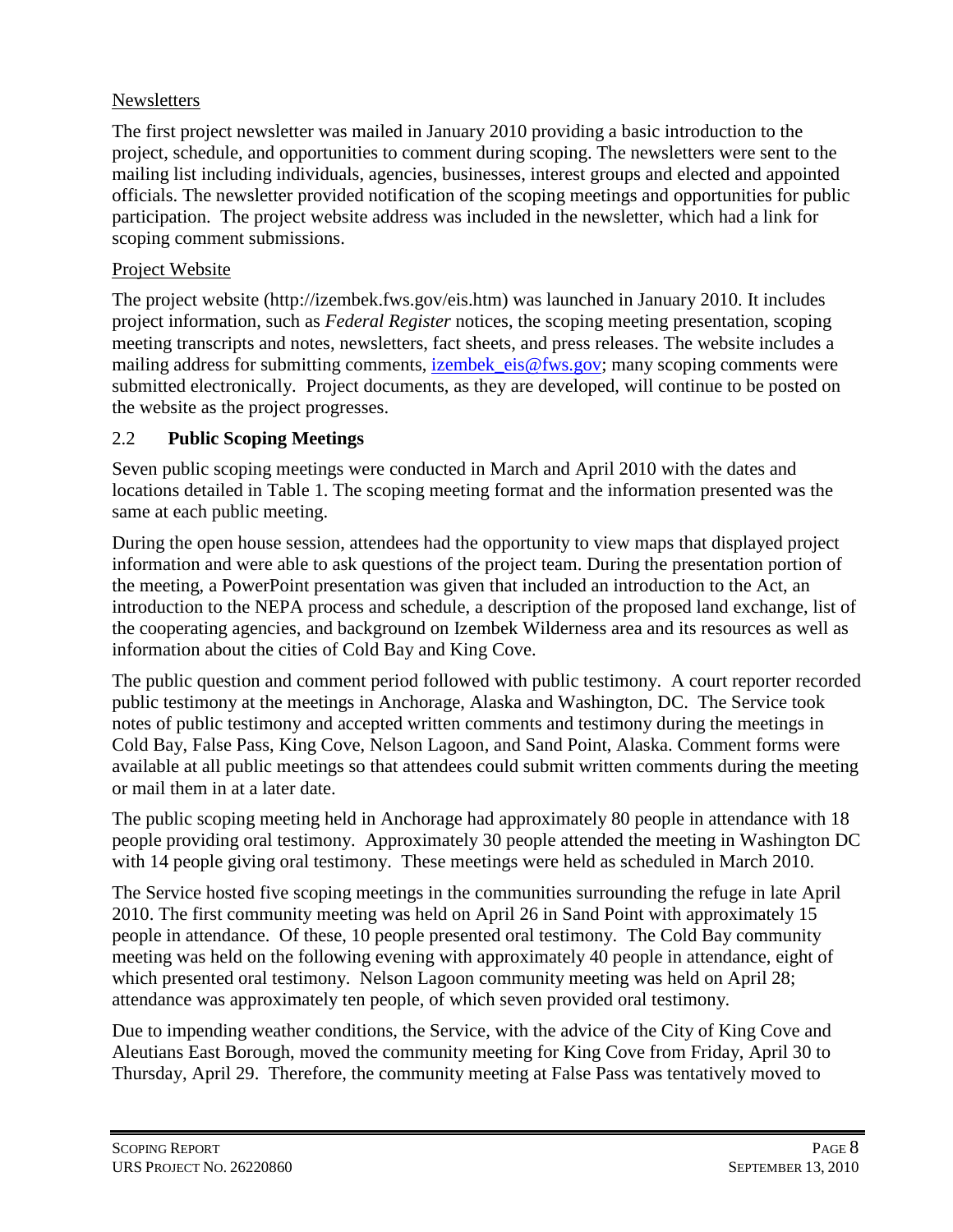Wednesday April 28 in the afternoon, weather dependent. After the Nelson Lagoon meeting, Service personnel flew to False Pass for the scoping meeting. Three people attended the meeting with two people giving oral testimony. Approximately 80 people attended the King Cove scoping meeting on April 29, of which 28 spoke.

Supporting information for the public scoping meetings, including the scoping power point presentation, maps, sign-in sheets, and a sample comment form is included in Appendix B.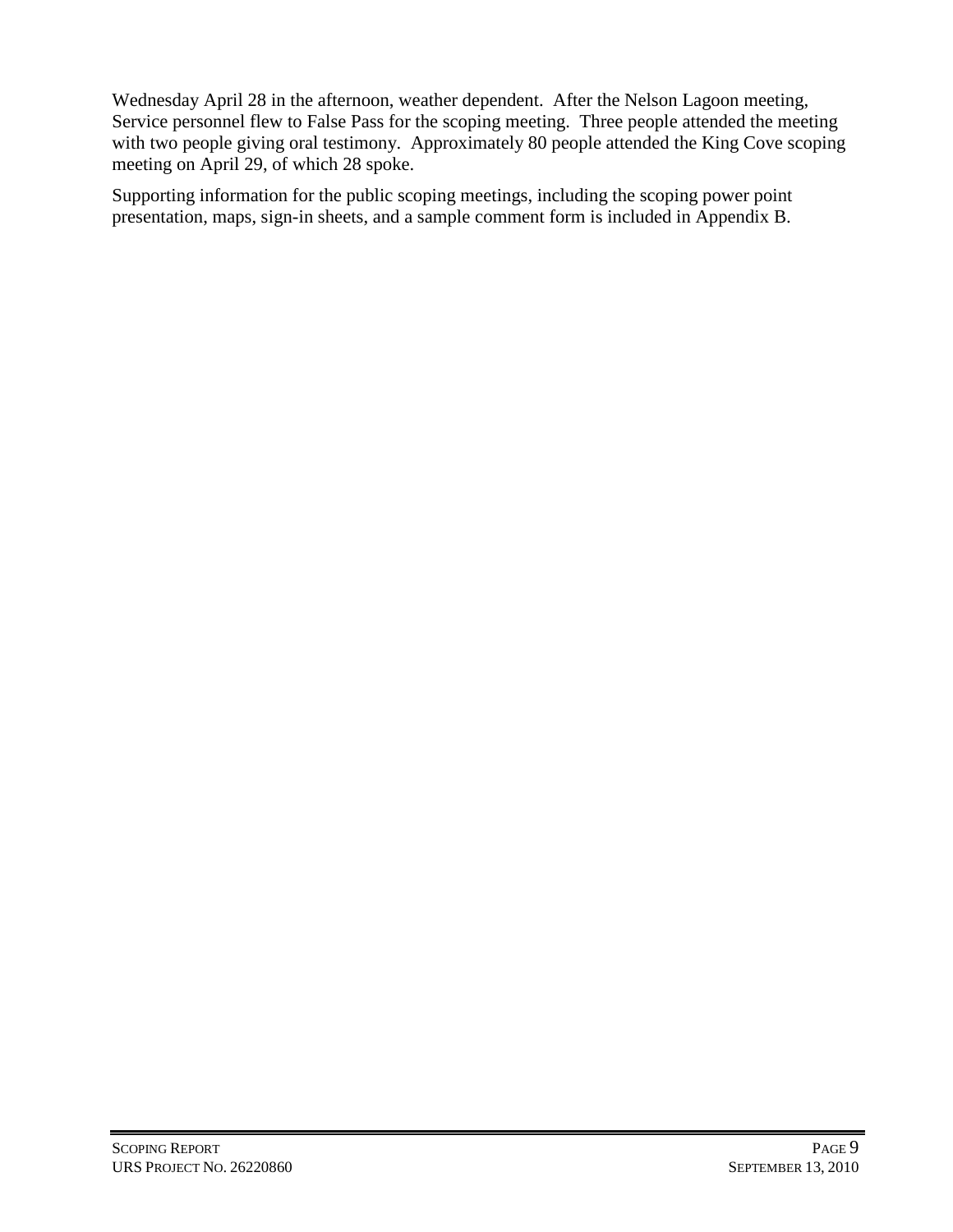<span id="page-13-0"></span>Public scoping comments were received via:

- Oral discussion or testimony at the public scoping meetings.
- Written comments received by mail, email, or fax.

There were a total of 31,568 submissions submitted during the scoping period. A submission is the entirety of a written or oral entry. A total of 31,454 form letters were received from four different sources (Defenders of Wildlife, The Wilderness Society, Audubon, and National Wildlife Refuge Association). There were 114 unique submissions.

Comments are discrete concepts conveyed in submissions. Comments were assigned subject category codes to describe the content of the comment. The issue categories and codes are listed in Table 3. The issues were grouped by general topics, including effects, purpose and need, proposed action and alternatives, and regulatory compliance. The relative distribution of comments by issue is shown in Figure 1, which displays the analysis of unique comments, which includes one of each form letter.

Group affiliations of those that submitted comments included: federal agencies, Tribal governments, state agencies, local governments, businesses, special interest groups/non-governmental organizations, and individuals. The complete text of public comments received is included in the Administrative Record for the EIS.

All unique submissions were read and analyzed for substantive comments. Substantive comments were assigned a single *Issue Code* in the Comment Analysis System database. Each comment coded also received an automatic tracking number (Comment ID) by the Comment Analysis System database.

The public comment submissions generated 640 coded comments, which were then grouped into **Statements of Concern** (SOCs). SOCs are summary statements intended to capture the different themes identified in the substantive comments. Every substantive comment was assigned to an SOC; 149 SOCs were developed. Each SOC is represented by an issue category code followed by a number: the Service will use the SOCs to develop alternatives and mitigation measures in the EIS, as appropriate.

#### <span id="page-13-1"></span>3.1 **Issues Identified**

The comments received during the scoping period were coded into 28 issue categories, described as follows: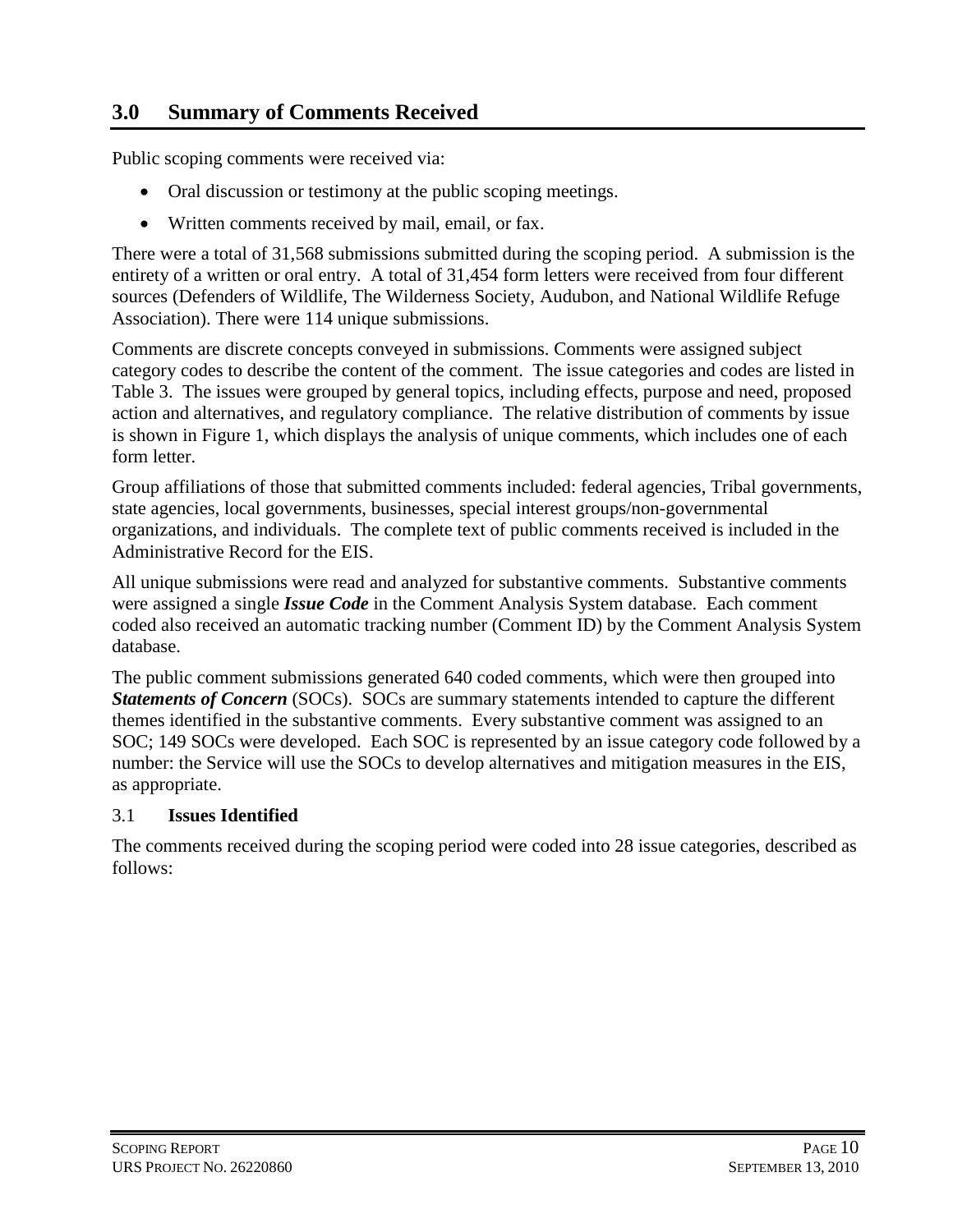**Table 3 - Issue Category Codes**

| Group                                                                  | <b>Issue Category</b>                                                                                  | <b>Issue Code</b> | <b>Issue Summary</b>                                                                                                                                                            |
|------------------------------------------------------------------------|--------------------------------------------------------------------------------------------------------|-------------------|---------------------------------------------------------------------------------------------------------------------------------------------------------------------------------|
| <b>Regulatory</b><br>Compliance                                        | Federal/State Permits,<br>Approvals, Laws,<br>Regulations, and Policies                                | <b>REG</b>        | Comments related to past legislation, compliance<br>with regulations, and the purpose/mission of<br>wilderness and refuge areas, and the equity of<br>the land exchange.        |
|                                                                        | Public Involvement and<br><b>Scoping Process</b>                                                       | <b>PUB</b>        | Comments on compliance with the NEPA<br>process for public scoping.                                                                                                             |
| Purpose and<br>Need                                                    | Purpose and Need of the<br>Action                                                                      | P&N               | Comments on the construction of the purpose<br>and need of the project; including the health and<br>safety of the people, and the transportation that<br>is currently in place. |
| Proposed Action,<br>Alternatives, and<br>Mitigation<br><b>Measures</b> | Proposed Action and<br>Alternatives                                                                    | <b>PAA</b>        | Comments on the proposed alternatives<br>(including "no action") and their<br>practicality/feasibility, as well as other<br>alternatives to consider.                           |
|                                                                        | <b>Mitigation Measures</b>                                                                             | <b>MIT</b>        | Suggested measures to reduce the impact of the<br>proposed action and alternatives.                                                                                             |
| <b>Affected</b><br>Environment:                                        | <b>Biological Resources -</b><br>General                                                               | <b>BIO</b>        | General comments regarding impacts of the road<br>on fish, wildlife, waterfowl and their habitat.                                                                               |
| <b>Comments about</b><br>each resource<br>Environmental                | <b>Biological Resources -</b><br>Fish                                                                  | <b>BIO FISH</b>   | Comments about the impacts to essential fish<br>habitat and salmonids.                                                                                                          |
| consequences:<br>potential direct,<br>indirect and                     | <b>Biological Resources -</b><br>Threatened & Endangered<br>Species                                    | <b>BIO TES</b>    | Comments about the impacts to threatened and<br>endangered species in the project area.                                                                                         |
| cumulative<br>impacts.                                                 | <b>Biological Resources -</b><br>Vegetation                                                            | <b>BIO VEG</b>    | Comments regarding impacts to vegetation from<br>construction of road stream crossings (e.g.<br>siltation and erosion).                                                         |
|                                                                        | <b>Biological Resources -</b><br>Wetlands & Aquatic<br>Communities                                     | <b>BIO WET</b>    | Comments regarding the impacts to wetland<br>habitat and aquatic species.                                                                                                       |
|                                                                        | <b>Biological Resources -</b><br>Wildlife                                                              | <b>BIO WILD</b>   | Comments about impacts from road construction<br>and operation to terrestrial and marine wildlife<br>including the introduction of invasive species.                            |
|                                                                        | <b>Physical Resources</b>                                                                              | PHY               | General comments on the impacts of the<br>physical road construction compounded with<br>cumulative impacts associated with other<br>development around the refuge.              |
|                                                                        | <b>Physical Resources -</b><br>Climate & Air Quality                                                   | PHY AQ            | Comments related to air quality impacts (criteria<br>pollutants) and emission of greenhouse gases.                                                                              |
|                                                                        | <b>Physical Resources -</b><br>Environmental<br>Contaminants &<br><b>Ecological Risk</b><br>Assessment | PHY CON           | Comments related to the possible accidental<br>release of hazardous materials and the need for<br>an ecological risk assessment.                                                |
|                                                                        | Physical Resources -<br>Hydrology                                                                      | PHY HYD           | Comments about potential hydrological changes<br>from the proposed road construction.                                                                                           |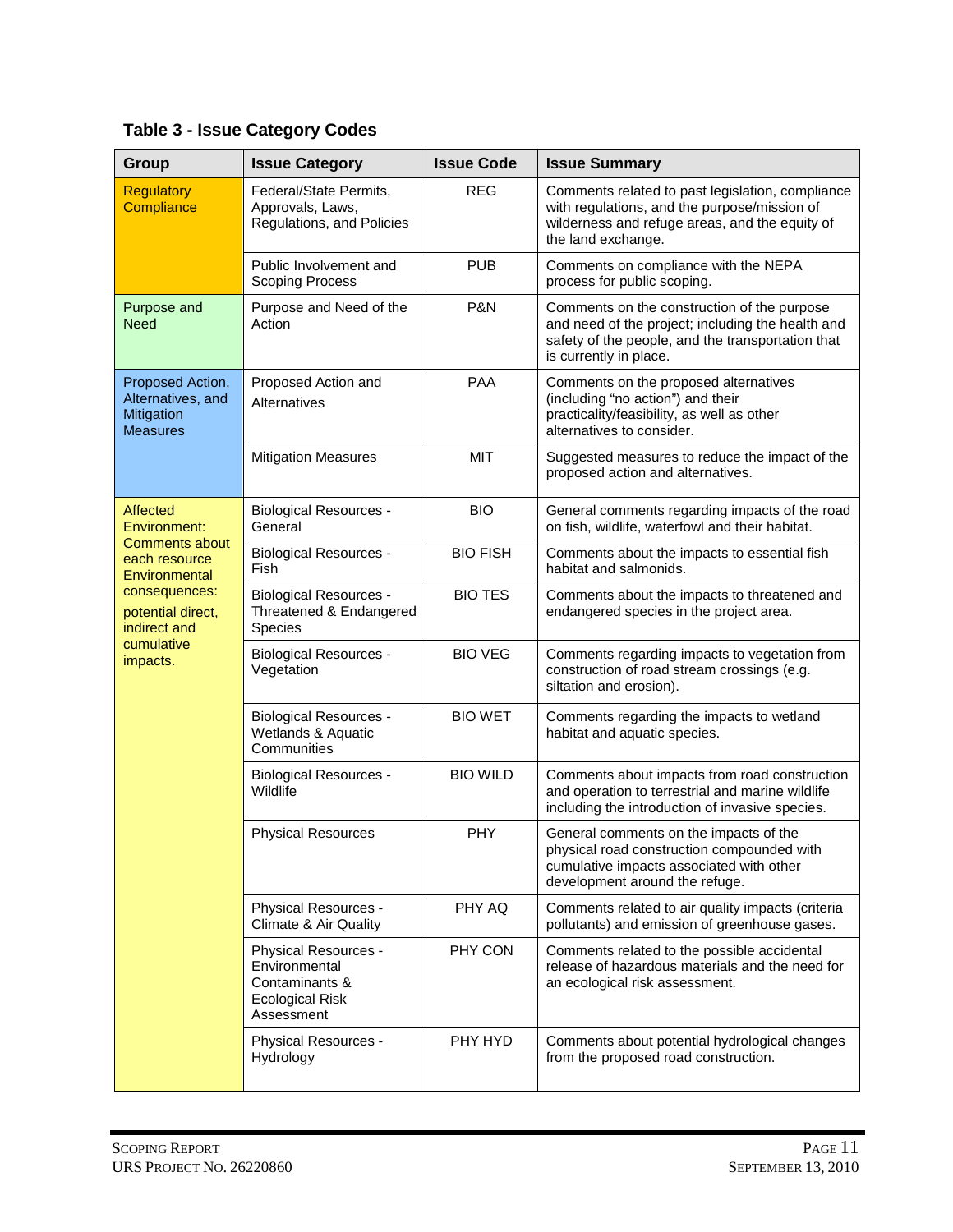## **Table 3 - Issue Category Codes**

| Group   | <b>Issue Category</b>                                                                                                                           | <b>Issue Code</b>  | <b>Issue Summary</b>                                                                                                                                                                                   |
|---------|-------------------------------------------------------------------------------------------------------------------------------------------------|--------------------|--------------------------------------------------------------------------------------------------------------------------------------------------------------------------------------------------------|
|         | Socioeconomic<br>Resources                                                                                                                      | <b>SER</b>         | Detailed comments on factors to consider as part<br>of a "cost-benefit analysis".                                                                                                                      |
|         | Socioeconomic<br>Resources -<br>Archeological/Cultural<br><b>Resources</b>                                                                      | <b>SER ARC</b>     | Comments related to impacts to historic<br>properties and cultural resources.                                                                                                                          |
|         | Socioeconomic<br>Resources -<br><b>Cultural Values</b>                                                                                          | <b>SER CUL</b>     | Comments on how the road may bring cultural<br>changes and that traditional knowledge should<br>be used as part of the analysis.                                                                       |
|         | Socioeconomic<br>Resources -<br><b>Environmental Justice</b>                                                                                    | <b>SER EJ</b>      | Comments that the impacts should include an<br>environmental justice analysis.                                                                                                                         |
|         | Socioeconomic<br>Resources -<br><b>Health and Safety</b>                                                                                        | <b>SER H&amp;S</b> | Comments related to safe travel; perspectives<br>that the current (no action) options are hindering<br>medical care, while the proposed road (action)<br>could cause even more driving-related injury. |
|         | Socioeconomic<br>Resources - Health<br>Impact Assessment                                                                                        | <b>SER HIA</b>     | Impacts of the road to rural communities it<br>serves (e.g. disease, drugs, education).                                                                                                                |
|         | Socioeconomic<br>Resources - Land Use,<br>Public Use, Recreation,<br><b>Visual Resources</b>                                                    | <b>SER LAND</b>    | Comments on the potential change to land use<br>because the road would increase access thereby<br>impacting scenic, wildlife resources.                                                                |
|         | Socioeconomic<br>Resources - Public<br>Revenue and Fiscal<br>Considerations                                                                     | <b>SER REV</b>     | Comments related to the use of public/taxpayer<br>money for the project, the funding source for<br>road construction and operation, as well as the<br>overall impacts to the region's economy.         |
|         | Socioeconomic<br>Resources - Road Design,<br>Bridges, Transportation,<br>Planning and<br><b>Transportation Systems</b><br>(air, water and road) | <b>SER ROAD</b>    | Comments on the details of the road design and<br>its connection to other roads.                                                                                                                       |
|         | Socioeconomic<br>Resources - Subsistence                                                                                                        | <b>SER SUB</b>     | Comments on both the benefits of the road to the<br>communities and the impacts to natural<br>resources and subsistence activities.                                                                    |
|         | Socioeconomic<br><b>Resources - Wilderness</b>                                                                                                  | <b>SER WILD</b>    | Comments on the loss of wilderness value to the<br>Izembek National Wildlife Refuge due to the land<br>exchange and proposed road.                                                                     |
| General | Data and Available<br>Information                                                                                                               | <b>DATA</b>        | Recommended studies and reports for the<br>Service to review.                                                                                                                                          |
|         | Comment Acknowledged                                                                                                                            | <b>ACK</b>         | Submissions without substantive comments<br>and/or duplicate submissions.                                                                                                                              |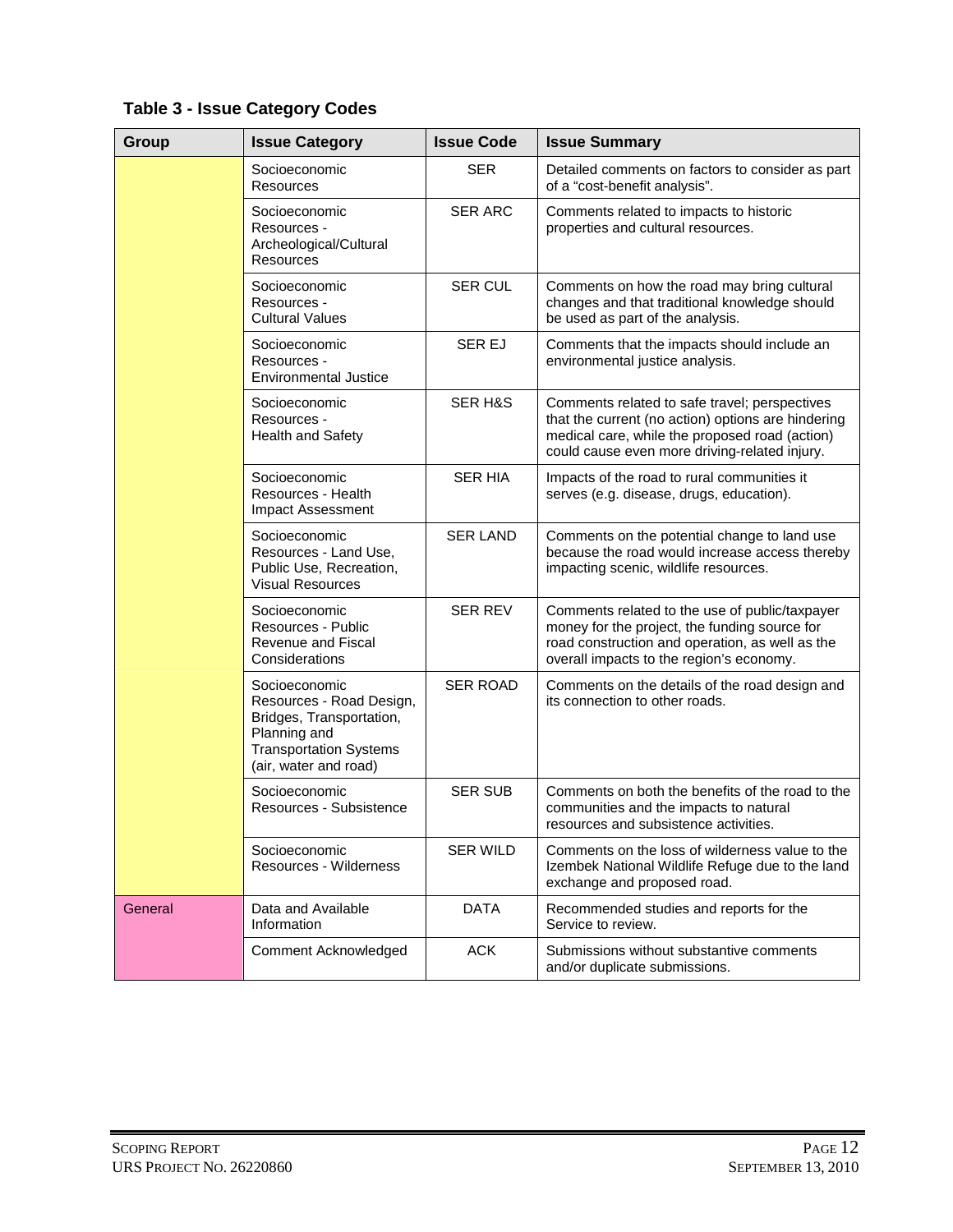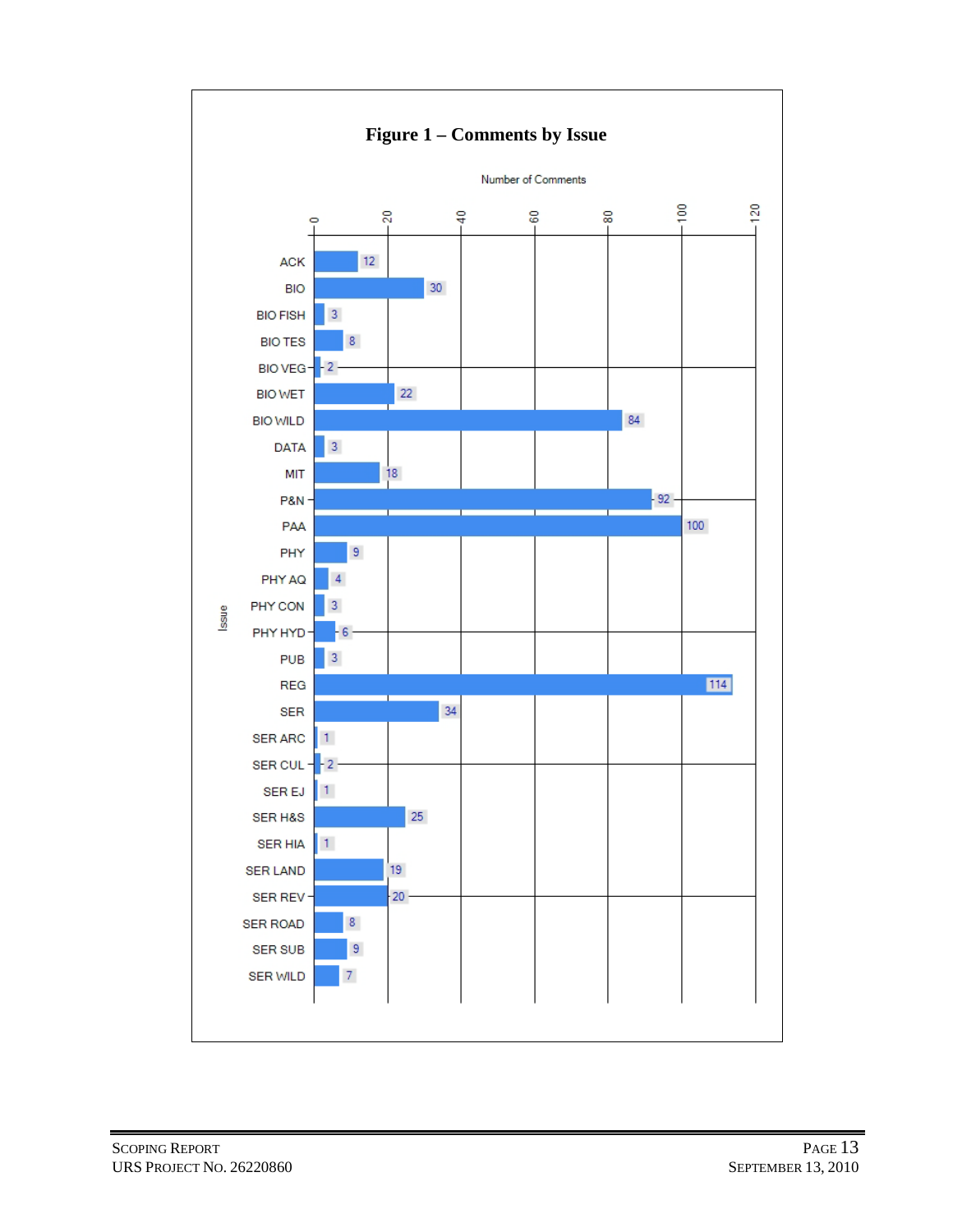#### <span id="page-17-0"></span>3.2 **Summary of Public Comments**

All comments received during the public scoping period were assigned to issue categories, as previously discussed, and based on the content of the comment. The summarized comments, grouped by issue, are in the Comment Analysis Report in Appendix C. Table 4 contains a very brief summary of SOCs; it is recommended to review the Comment Analysis Report to understand the range of issues identified during scoping. The most frequently coded topics were related to the proposed action and alternatives, regulatory issues and purpose and need. However, as illustrated in the Comment Analysis Report, a broad set of issues was identified during scoping, including concerns regarding potential impacts to biological resources, particularly wildlife; socioeconomic impacts related to health and safety; and public revenue and fiscal considerations. Several individual submissions included extremely detailed information.

| Group                                                                           | <b>Issue Category</b>               | <b>Summary of Statements of Concern</b>                                                                                                                                                                                                                                                                                                                                                                                                                                                                                                                                                                                                                                                                                                                                                    |
|---------------------------------------------------------------------------------|-------------------------------------|--------------------------------------------------------------------------------------------------------------------------------------------------------------------------------------------------------------------------------------------------------------------------------------------------------------------------------------------------------------------------------------------------------------------------------------------------------------------------------------------------------------------------------------------------------------------------------------------------------------------------------------------------------------------------------------------------------------------------------------------------------------------------------------------|
| Process: NEPA,<br>Permits, this EIS,<br><b>Consultation and</b><br>Coordination | Regulatory                          | There were 19 SOCs generated for REG that are related to a<br>variety of issues including the formation of the Izembek National<br>Wildlife Refuge; Alaska Claims Settlement Act; Direction from<br>Omnibus Public Land Management Act of 2009; Wilderness<br>designation; Wilderness requirements; compliance with NEPA,<br>ESA, and other legislation.                                                                                                                                                                                                                                                                                                                                                                                                                                   |
|                                                                                 | Public Involvement and<br>Scoping   | The 3 SOCs identified for PUB are related to stakeholder<br>engagement and identification; including the desire for local<br>residents to participate in the process by having the opportunity to<br>review and provide comments during the EIS process.                                                                                                                                                                                                                                                                                                                                                                                                                                                                                                                                   |
| Purpose and<br><b>Need</b>                                                      | Purpose and Need of the<br>Action   | The 14 SOCs generated for P&N are divergent. Concern was<br>expressed that there is not a need for the proposed action as the<br>issue of transportation for medical emergencies has been solved<br>by use of the hovercraft. Several SOCs express concern that the<br>hovercraft has not solved the issue of safe and reliable<br>transportation and that a road is the only solution. Other SOCs<br>were developed regarding the need for a clear and concise<br>purpose and need statement as required by NEPA and NEPA<br>compliance.                                                                                                                                                                                                                                                  |
| Proposed Action,<br>Alternatives, and<br>Mitigation<br><b>Measures</b>          | Proposed Action and<br>Alternatives | The 21 SOCs developed for PAA are divergent. Several SOCs<br>express support of the proposed action, while other SOCs<br>support a no action alternative. Additional SOCs suggested the<br>continued use of the hovercraft operation; subsidizing the<br>hovercraft, construction a small boat harbor in Cold Bay to<br>facilitate hovercraft use; improvements to the dock at Cold Bay to<br>support hovercraft operations; selecting the least environmentally<br>damaging practicable alternative; use of a helicopter for medical<br>evacuations; and construction of a hospital at King Cove. SOCs<br>in this category also expressed concern for issues associated<br>with road construction, operations, traffic volumes, and long- term<br>costs of various proposed alternatives. |
|                                                                                 | <b>Mitigation Measures</b>          | The 10 SOCs developed for MIT suggest a variety of mitigation<br>measures for consideration that could be considered including<br>design considerations, and enforceable measures to avoid or<br>minimize impacts of the proposed alternative and road<br>construction.                                                                                                                                                                                                                                                                                                                                                                                                                                                                                                                    |

**Table 4 - Summary of Statements of Concern by Issue Category**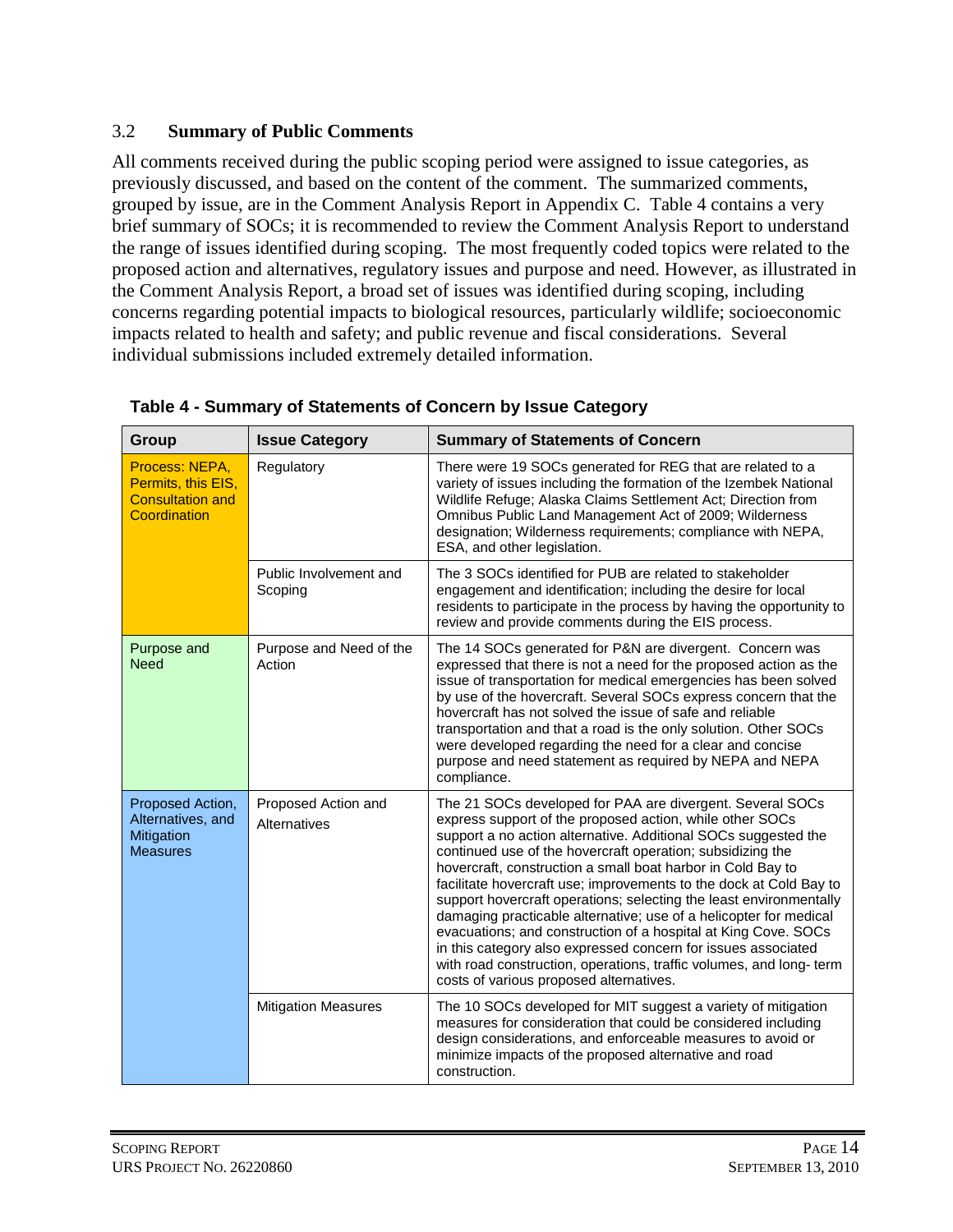| Group                                                                                                                                                               | <b>Issue Category</b>                                                      | <b>Summary of Statements of Concern</b>                                                                                                                                                                                                                                                                                                                                                                                                                                                                                                                                                                                                                                                                                                                            |
|---------------------------------------------------------------------------------------------------------------------------------------------------------------------|----------------------------------------------------------------------------|--------------------------------------------------------------------------------------------------------------------------------------------------------------------------------------------------------------------------------------------------------------------------------------------------------------------------------------------------------------------------------------------------------------------------------------------------------------------------------------------------------------------------------------------------------------------------------------------------------------------------------------------------------------------------------------------------------------------------------------------------------------------|
| Affected<br>Environment:<br><b>Comments about</b><br>each resource<br>Environmental<br>consequences:<br>potential direct,<br>indirect and<br>cumulative<br>impacts. | <b>Biological Resources -</b><br>General                                   | The 7 SOCs developed for BIO included consideration of<br>impacts to the biological environment from the proposed<br>alternative from construction and long-term impacts of a road and<br>potential impacts to fish, wildlife, waterfowl; fragmentation and<br>loss of habitat; impacts from construction of stream crossings and<br>effects on habitat including eel grass; impacts from vehicle and<br>wildlife collisions; Effects of increased access on wildlife; long-<br>term impacts evaluation and issues that should be evaluated in a<br>cumulative impacts analysis. One SOC suggests and evaluation<br>of the fill required for road construction and associated direct and<br>indirect impacts to ecological values was recommended for<br>analysis. |
|                                                                                                                                                                     | <b>Biological Resources -</b><br>Fish                                      | The 2 SOCs developed for BIO FISH are related to examining<br>impacts to salmon habitat and Essential Fish Habitat and<br>considerations of impacts to spawning and passage as a result of<br>proposed road construction.                                                                                                                                                                                                                                                                                                                                                                                                                                                                                                                                          |
|                                                                                                                                                                     | <b>Biological Resources -</b><br>Threatened &<br><b>Endangered Species</b> | The 2 SOCs identified for BIO TES encourage the Service to<br>address the potential impact to threatened and endangered<br>terrestrial and marine species and their habitat according to the<br>ESA and MMPA, including appropriate consultations. The EIS<br>should consider particularly impacts to impacts to Steller's eiders,<br>black brant, emperor geese and dunlin.                                                                                                                                                                                                                                                                                                                                                                                       |
|                                                                                                                                                                     | <b>Biological Resources -</b><br>Vegetation                                | The 1 SOC developed for BIO VEG relates to how road dust<br>could impact adjacent vegetation and habitats (such as the eel<br>grass beds) as well as the existing gravel road network from Cold<br>Bay to the shores of Izembek Lagoon.                                                                                                                                                                                                                                                                                                                                                                                                                                                                                                                            |
|                                                                                                                                                                     | <b>Biological Resources -</b><br>Wetlands & Aquatic<br>Communities         | The 5 SOCs generated for BIO WET are related to how the EIS<br>should evaluate effects on wetlands and aquatic communities<br>from the proposed road as well as the existing gravel road access<br>from Cold Bay. Concern was expressed that this evaluation<br>needs to be in sufficient detail that the U.S. Army Corps of<br>Engineers will be able to make its required findings under a<br>Section 404 application and compliance with other statutes and<br>guidance.                                                                                                                                                                                                                                                                                        |
|                                                                                                                                                                     | <b>Biological Resources -</b><br>Wildlife                                  | The 11 SOCs developed for BIO WILD are varied. Several SOCs<br>express the concern for various impacts to wildlife that could<br>occur as a result of the proposed land exchange and road<br>construction. SOCs for this category are related to species<br>including brown bear, caribou, waterfowl, migratory birds, and<br>marine species. Concern was also expressed regarding the<br>impacts to wildlife from the introduction of invasive species.                                                                                                                                                                                                                                                                                                           |
|                                                                                                                                                                     | <b>Physical Resources</b>                                                  | The 4 SOCs for PHY are related to conducting an analysis of the<br>current and projected impacts to the region from climate change<br>and how these impacts could be confounded by the development<br>of a road; cumulative impacts of the land exchange and proposed<br>road in the context of proposed oil and gas development in and<br>around the lands and waters of the Izembek National Wildlife<br>Refuge and Izembek Lagoon; regional extent and international<br>extent of impacts to the physical resources of the region; and<br>impacts of including road construction, sediment run-off,<br>watershed impacts and pollution.                                                                                                                         |

## **Table 4 - Summary of Statements of Concern by Issue Category**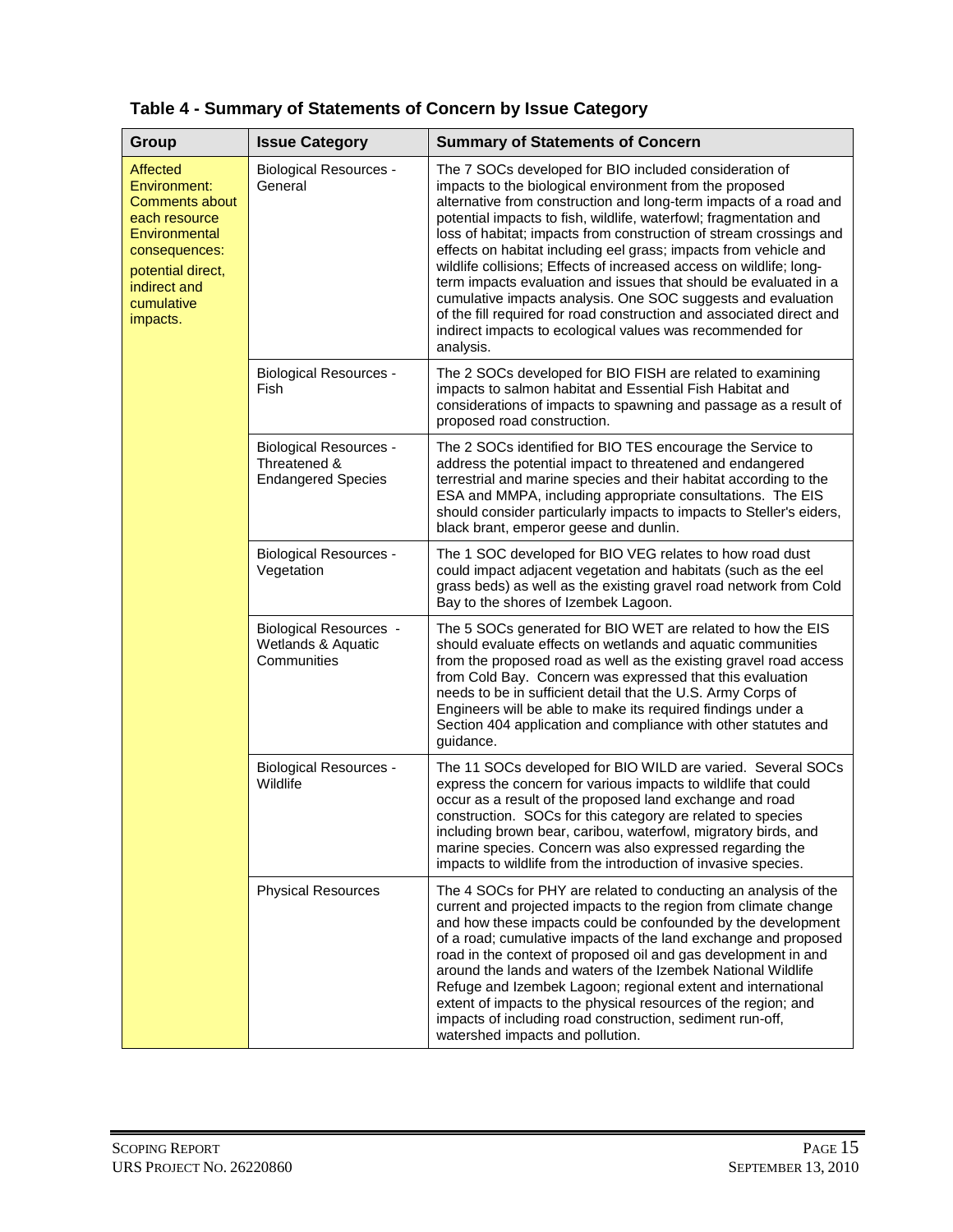| Group | <b>Issue Category</b>                                                                           | <b>Summary of Statements of Concern</b>                                                                                                                                                                                                                                                                                                                                                                                                                                                         |
|-------|-------------------------------------------------------------------------------------------------|-------------------------------------------------------------------------------------------------------------------------------------------------------------------------------------------------------------------------------------------------------------------------------------------------------------------------------------------------------------------------------------------------------------------------------------------------------------------------------------------------|
|       | Physical Resources -<br>Climate & Air Quality                                                   | The 2 SOCS developed for PHY AQ are related to climate<br>change; provide a detailed discussion of ambient air conditions<br>(baseline or existing conditions), National Ambient Air Quality<br>Standards (NAAQS), and criteria pollutant non-attainment areas<br>in the road corridor and surrounding areas; and disclosure of<br>greenhouse gases emitted by the project be included in the EIS.                                                                                              |
|       | Physical Resources -<br>Environmental<br>Contaminants &<br><b>Ecological Risk</b><br>Assessment | The 3 SOCs identified for PHY CON express concern for how<br>pollutants from the proposed road could impact the surrounding<br>ecosystem. One SOC details how the EIS should address<br>potential direct, indirect and cumulative impacts of hazardous<br>materials from construction of the project, analyze risks involving<br>possible accidental releases of hazardous materials, and<br>describe mitigation and emergency response measures.                                               |
|       | Physical Resources -<br>Hydrology                                                               | The 4 SOCs developed for PHY HYD are related to how the EIS<br>should describe all waterbodies and stream crossings and<br>potential impacts (including specific pollutants) to surface,<br>subsurface, and ground water in the project area.                                                                                                                                                                                                                                                   |
|       | Socioeconomic<br><b>Resources</b>                                                               | The 5 SOCs identified as related to SER suggest a cost benefit<br>analysis be conducted; discuss issues with road maintenance;<br>benefits to the local communities from a road; potential impacts of<br>the land transfer; and concerns expressed regarding road siting,<br>location, safety and maintenance.                                                                                                                                                                                  |
|       | Socioeconomic<br>Resources -<br>Archeological/Cultural<br><b>Resources</b>                      | This 1 SOC for SER ARC notes that impacts to historic properties<br>and cultural resources should be considered in an orderly and<br>systematic manner, in full consultation with all concerned parties.                                                                                                                                                                                                                                                                                        |
|       | Socioeconomic<br>Resources -<br><b>Environmental Justice</b>                                    | This 1 SOC for SER EJ describes how the EIS should disclose<br>what efforts were taken to ensure effective public participation<br>and to meet environmental justice requirements consistent with<br>Executive Order 12898.                                                                                                                                                                                                                                                                     |
|       | Socioeconomic<br>Resources - Health and<br>Safety                                               | The 4 SOCs identified for SER H&S describes the challenges<br>faced by the community for traveling in and out of King Cove<br>during inclement weather. One SOC is in support of the road for<br>health and safety reasons while another SOC expressed concern<br>that a road would not create a safer or more efficient transport<br>and impacts associated with the road could lead to littering,<br>abandoned vehicles, violation of traffic laws; including speeding,<br>and drunk driving. |
|       | Socioeconomic<br>Resources - Health<br>Impact Assessment                                        | The 1 SOC for SER HIA expressed a concern that a road<br>between the two communities may encourage the use of illegal<br>drugs.                                                                                                                                                                                                                                                                                                                                                                 |
|       | Socioeconomic<br>Resources - Land Use,<br>Public Use, Recreation,<br><b>Visual Resources</b>    | The 9 SOCs for SER LAND are varied. SOCs are related to<br>impacts on recreational activities; increase in legal and non-legal<br>access; compatibility of alternatives with land management<br>objectives; impacts to scenic, wildlife, visual opportunities for<br>solitude and primitive recreation; and existing trail usage.                                                                                                                                                               |

## **Table 4 - Summary of Statements of Concern by Issue Category**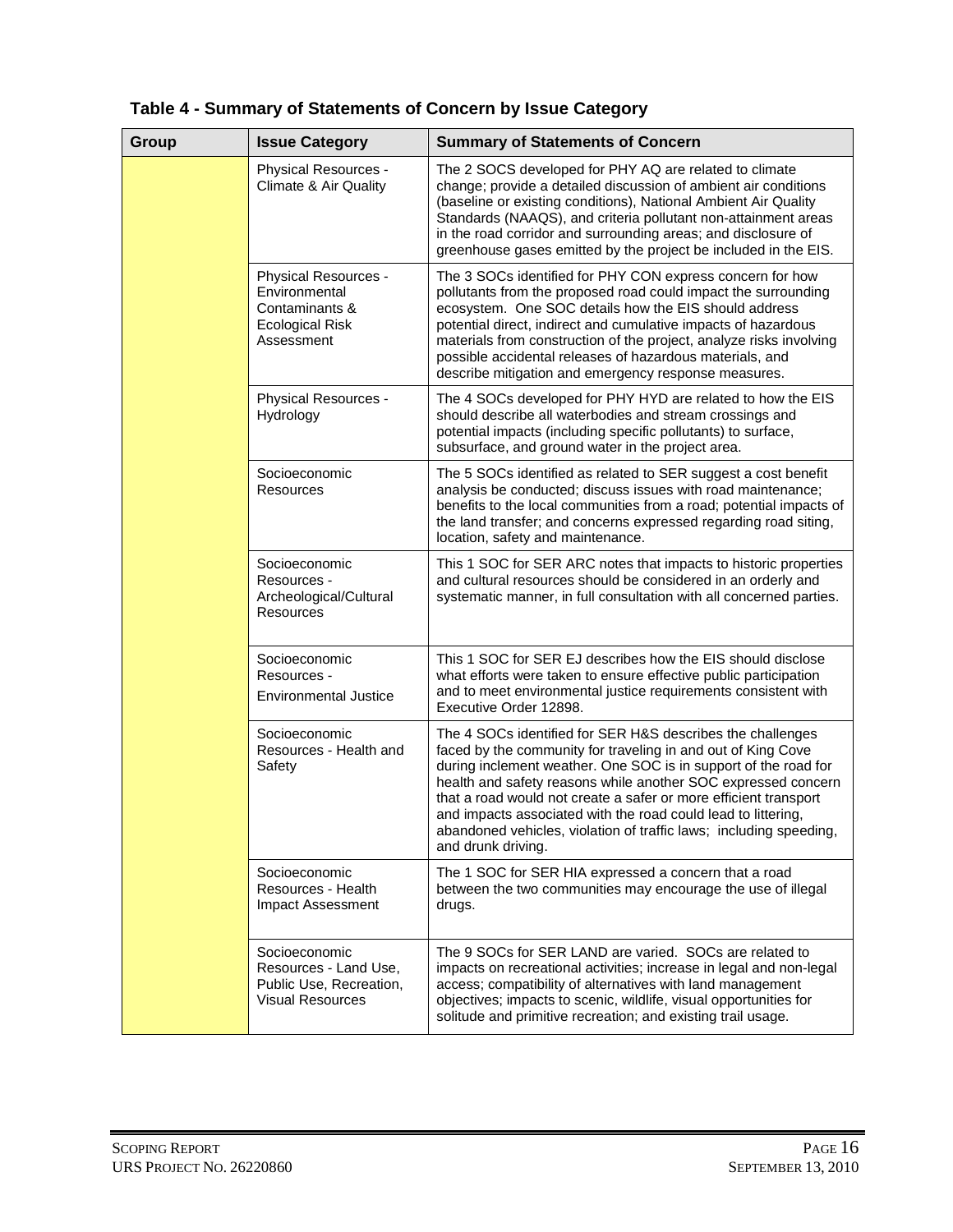| Group   | <b>Issue Category</b>                                                                                                                       | <b>Summary of Statements of Concern</b>                                                                                                                                                                                                                                                                                                                                                                                                                                                                                                                                                                                                                                                                                                                                                           |
|---------|---------------------------------------------------------------------------------------------------------------------------------------------|---------------------------------------------------------------------------------------------------------------------------------------------------------------------------------------------------------------------------------------------------------------------------------------------------------------------------------------------------------------------------------------------------------------------------------------------------------------------------------------------------------------------------------------------------------------------------------------------------------------------------------------------------------------------------------------------------------------------------------------------------------------------------------------------------|
|         | Socioeconomic<br>Resources - Public<br>Revenue and Fiscal<br>Considerations                                                                 | The 4 SOCs for SER REV are varied. One SOC expressed<br>concern that the current EIS process is a waste of taxpayer<br>money and that millions of dollars have already been provided to<br>alleviate the problem of safe transportation. One SOC expressed<br>concern as to who would provide funds for year-round<br>maintenance and operation costs of the road. Another SOC<br>describes how the proposed road would be good for the economy<br>and quality of life through jobs (e.g., snow removal) and<br>commerce (e.g., access to gravel, shipping fresh products<br>between the communities). Concern was expressed that the EIS<br>needs to address financial connections between the oil industry<br>seeking leases in Bristol Bay and proponents of the road across<br>the peninsula. |
|         | Socioeconomic<br>Resources - Road<br>Design, Bridges,<br>Transportation, Planning<br>and Transportation<br>Systems (air, water and<br>road) | The 2 SOCs related to SER ROAD are related to the width of the<br>road corridor and how the existing road that runs north of Cold<br>Bay through the Izembek National Wildlife Refuge would be<br>affected by the exchange and how it would be connected.                                                                                                                                                                                                                                                                                                                                                                                                                                                                                                                                         |
|         | Socioeconomic<br>Resources - Subsistence                                                                                                    | The 3 SOCs related to SER SUB describe how the EIS should<br>evaluate effects of the land exchange and construction of the<br>proposed road on subsistence in relation to impacts from<br>subsistence use, access, and management. The benefits of the<br>road to the communities of Cold Bay and King Cove need to be<br>evaluated against the impacts to natural resources and the<br>subsistence culture of Alaska and the rest of the west coast. The<br>EIS should gather and analyze traditional knowledge on<br>subsistence use patterns and disclose historical information<br>compiled on subsistence ORV use within the Izembek National<br>Wildlife Refuge.                                                                                                                            |
|         | Socioeconomic<br>Resources - Wilderness                                                                                                     | The 6 SOCs for SER WILD are related to impacts that the<br>proposed land exchange and proposed road could have on the<br>wildlife and wilderness values of the Izembek National Wildlife<br>Refuge and impacts to tourism from loss of wilderness. Concern<br>was expressed that declassification of wilderness will have an<br>effect on wilderness across the nation. A comparative evaluation<br>of wilderness and lands selected for proposed for exchange was<br>recommended.                                                                                                                                                                                                                                                                                                                |
| General | Data and Available<br>Information                                                                                                           | The 1 SOC for Data highlights studies, reports and sources of<br>information recommended for review by the Service.                                                                                                                                                                                                                                                                                                                                                                                                                                                                                                                                                                                                                                                                               |
|         | Comment Acknowledged                                                                                                                        | The 2 SOCs developed for Comment Acknowledged are for<br>submissions without substantive comments and duplicated<br>comments.                                                                                                                                                                                                                                                                                                                                                                                                                                                                                                                                                                                                                                                                     |

**Table 4 - Summary of Statements of Concern by Issue Category**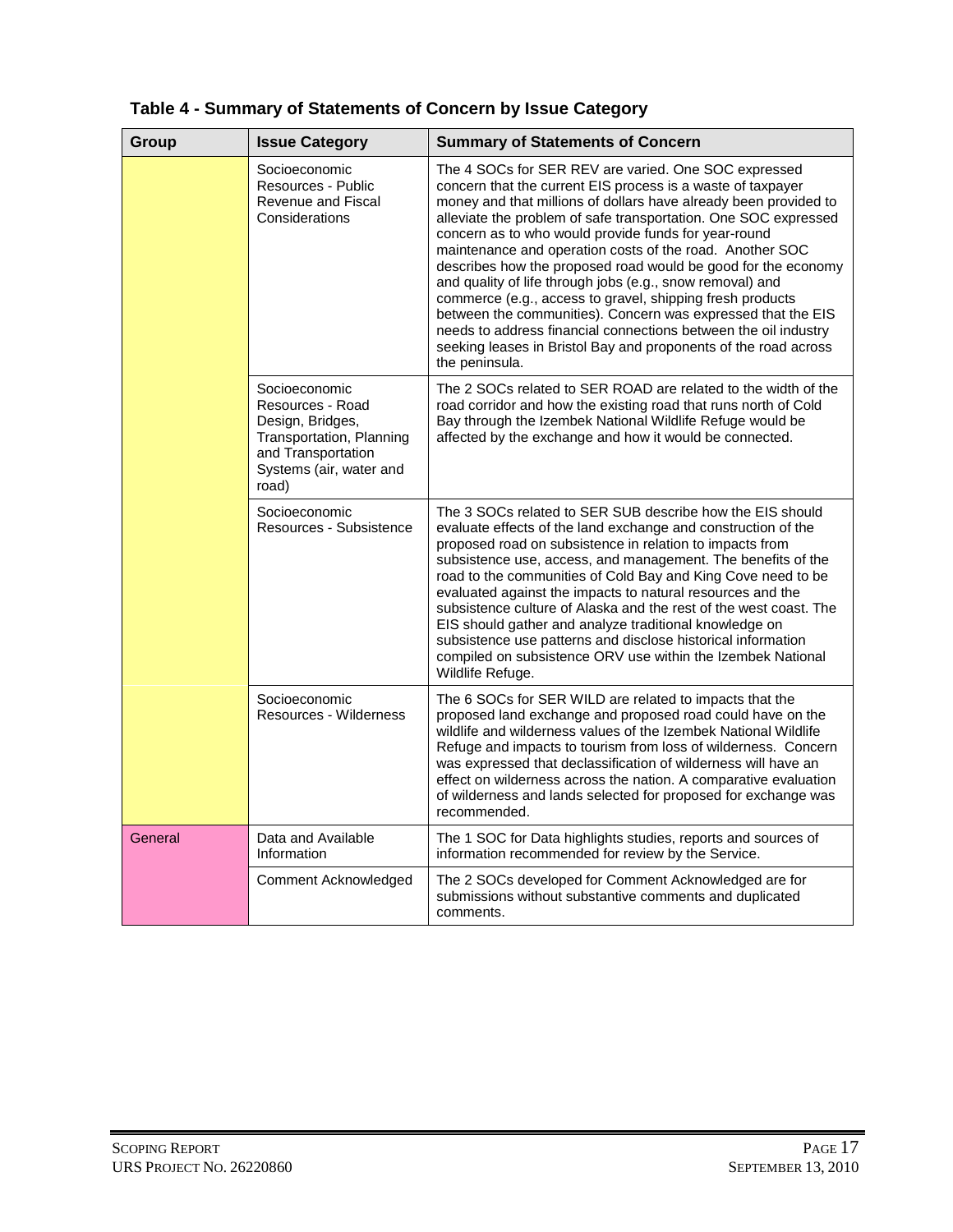## <span id="page-21-0"></span>**4.0 Next Steps in the Planning Process**

This section is intended to be a very broad overview of the next steps in the NEPA process.

#### <span id="page-21-1"></span>4.1 **Develop Alternatives**

A reasonable range of alternatives that meet the purpose and need of the project will be identified and examined in the EIS. Pertinent input from the scoping process will be incorporated into the range of potential alternatives. This ensures that the full spectrum of positions expressed by participants in the scoping process has been considered, in accord with NEPA. In addition to the land exchange proposal, at least one road construction alternative will be evaluated, in accord with the Act that is guiding this EIS process. Alternatives that were eliminated from further consideration and not brought forward for formal analysis in the EIS will be identified, along with justifications for elimination.

Each viable alternative will be developed with conceptual plans by using available information or by identifying additional information to be obtained in order to evaluate all of the alternatives on an equal basis. This step begins after the scoping comments are analyzed and the scoping report finalized; this step is scheduled to begin in August 2010.

#### <span id="page-21-2"></span>4.2 **Describe the Affected Environment**

Available environmental information associated with the identified issue categories will be reviewed and summarized. The summary will include available scientific research and pertinent studies and surveys required for areas that would be potentially impacted by the viable alternatives. This information will be presented in the *Affected Environment* chapter of the EIS. This step is scheduled to begin in August 2010.

#### <span id="page-21-3"></span>4.3 **Assess Environmental Consequences of Alternatives**

The potential environmental consequences of alternatives carried forward for analysis will be evaluated, including direct, indirect, and cumulative effects. NEPA compliance associated with Federal, state, and local agency permits will be identified and incorporated into the analysis of potential effects. This step will be conducted after the range of alternatives is identified.

#### <span id="page-21-4"></span>4.4 **Issue the Draft EIS**

A Draft EIS will be prepared and made available for review by the public, Tribal governments, local, state, and federal agencies. The Draft EIS will be available for a 90-day review after the Notice of Availability has been published in the *Federal Register*. The public hearings will offer another opportunity for public comment on the Draft EIS. Currently, the public comment period is estimated to begin in early 2011. Public Hearings for the Draft EIS are estimated to occur in summer of 2011. To the best of our abilities, hearing dates will be arranged with consideration of local seasonal schedules.

If the analysis of alternatives finds that the proposed action would "significantly restrict subsistence uses," an Alaska National Interest Lands Conservation Act (ANILCA) Section 810 hearing would be held in the affected area, in conjunction with but separate from the Draft EIS hearing.

#### <span id="page-21-5"></span>4.5 **Issue the Final EIS and Record of Decision**

After analyzing public comments received on the Draft EIS, the document will be revised to prepare a Final EIS. The Final EIS will include the comments submitted on the Draft EIS, including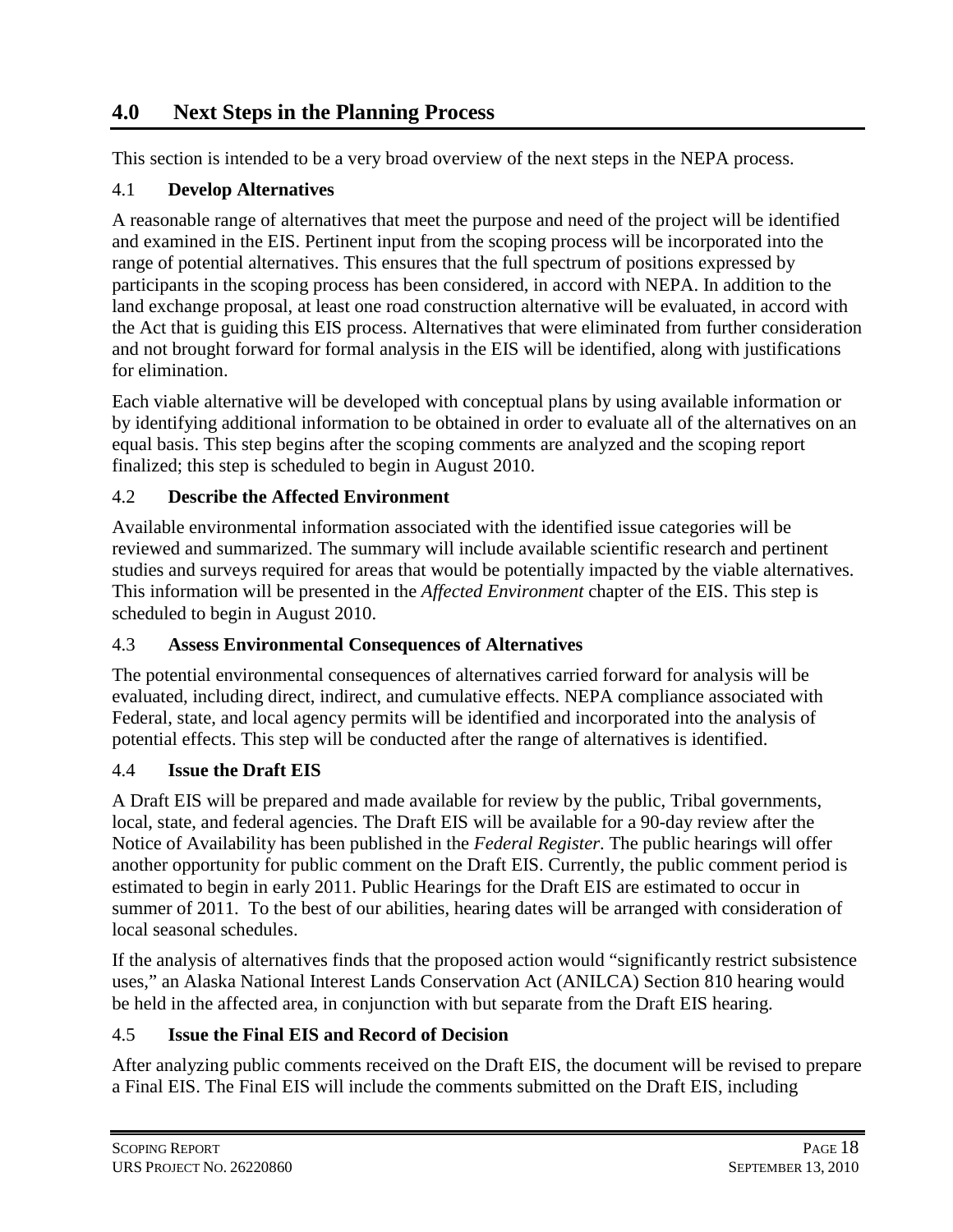changes made to the EIS in response to comments. This step will include public notice of document availability, the distribution of the document, and a 30-day comment/waiting period on the final document. This step is projected to occur in the spring of 2012.

The Service will strive to meet the NEPA requirements of the federal cooperating agencies in this EIS process. The federal cooperating agencies may each issue a separate Record of Decision. The issuance of the Record of Decision(s) will conclude the EIS process in the summer of 2012. The selected alternative will be identified in each Record of Decision, as well as the agency's rationale for their conclusions regarding the environmental effects and appropriate mitigation measures for the proposed project.